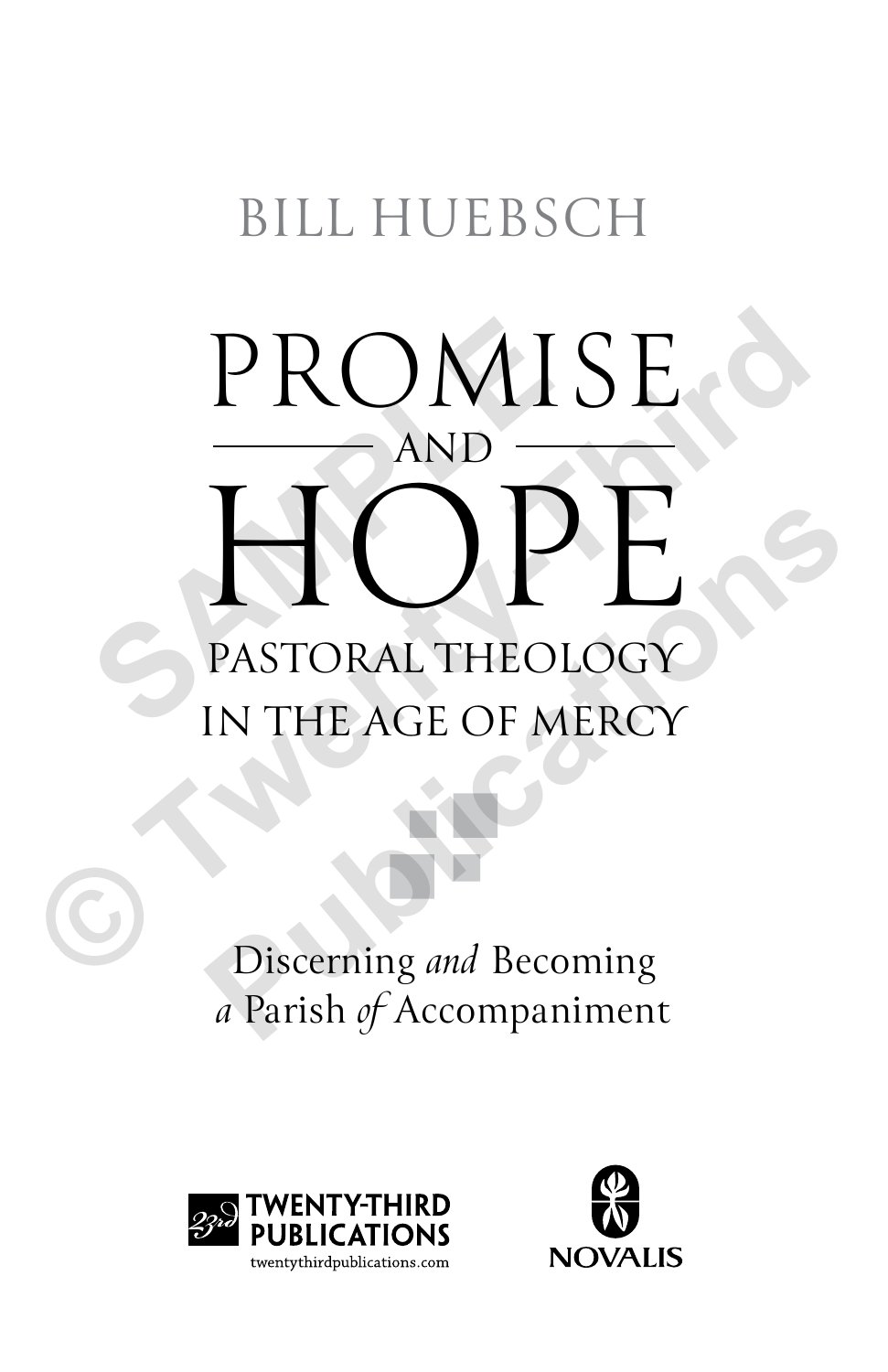### **CONTENTS**

#### **Introduction**

Promise and Hope in Pastoral Theology . . 1

### **Part One**

Points of Orientation for Pastoral Theology.

*Encounter with the person of Jesus Christ Sinners leading other sinners to mercy Personalist theology Liturgy is the source and summit The Paschal Mystery God is still speaking Grace An illustration: John and Mary Ellen* **PART ONE**<br>
Points of Orientation for Pastoral Theolog<br>
Encounter with the person of Jesus Christ<br>
Sinners leading other sinners to mercy<br>
Personalist theology<br>
Liturgy is the source and summit<br>
The Paschal Mystery<br>
God is **© Twenty-Third** 

# **Part Two**

# Guidelines for Accompaniment . . 31

*Offering radical availability Acting with mercy Understanding mitigating circumstances Putting people first Learning patience and gradualism Employing a gentle, sacred inquiry Making restoration and integration happen Learning the art of accompaniment Dealing with the power of darkness Practicing servant ministry Allowing for the primacy of one's conscience Answering the call to holiness* **Puschal Mystery**<br> **Paschal Mystery**<br> **Paschal Mystery**<br> **Constant of the solution and Mary Ellen**<br> **F TWO**<br> **Constant of the solution and Mary Ellen**<br> **Publications Solution**<br> **Passive and the solution of the solution o**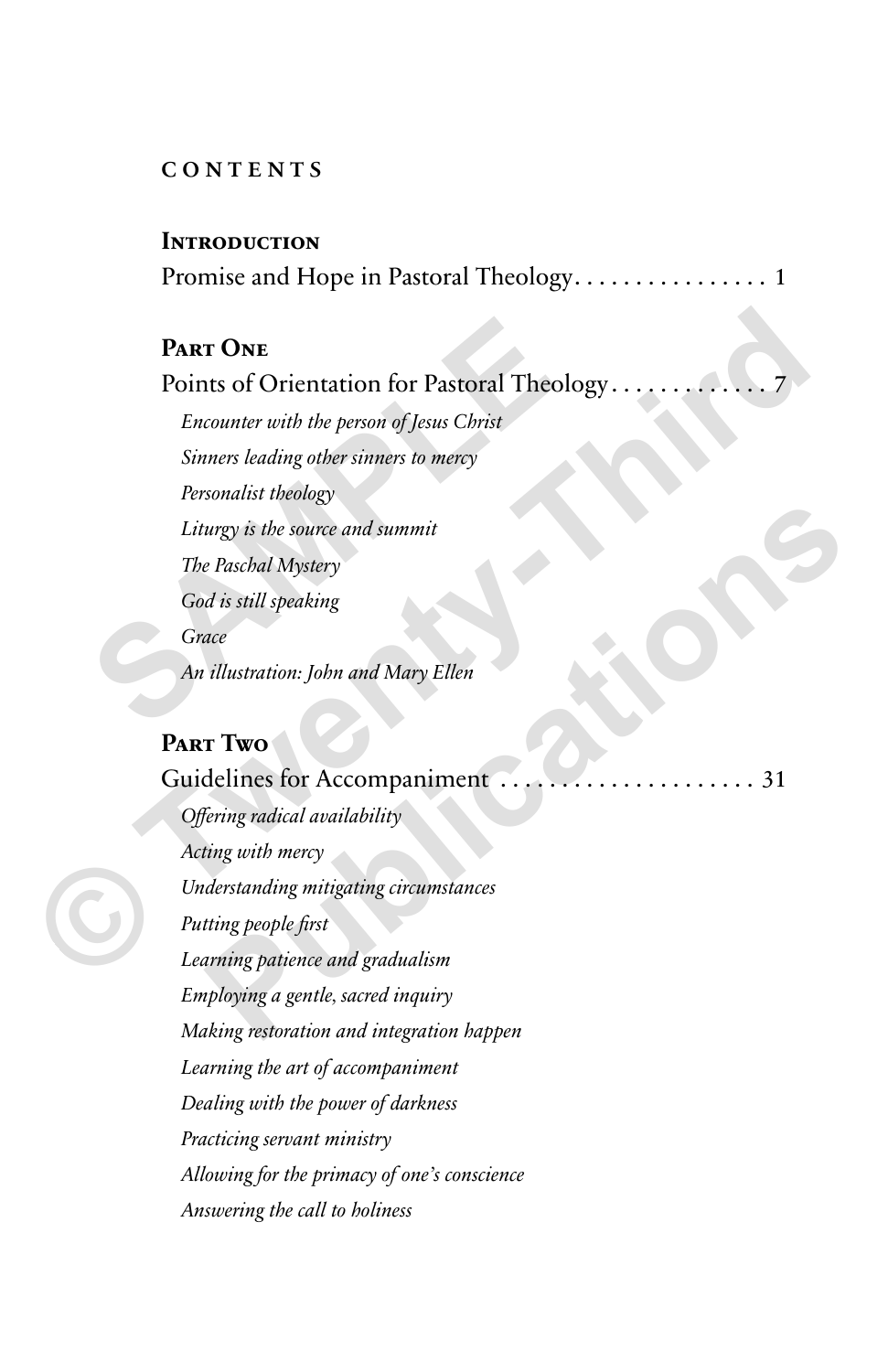# **Part Three**

The People of God Seeking to Be Accompanied  $\ldots \ldots$  87 *Discernment of what God is asking in primary household relationships Discernment of what God is asking in other areas of faith*

# **Part Four**

Theological Reflection as the Method

for Accompaniment  $\dots \dots$ *The need for theological reflection Models of theological reflection Our blend: Theological reflection in pastoral accompaniment* **PART FOUR**<br>
Theological Reflection as the Method<br>
for Accompaniment<br> *The need for theological reflection*<br> *Models of theological reflection*<br> *Our blend: Theological reflection in pastoral accompanimen*<br> **PART FIVE**<br> **T** 

# **Part Five**

The Person Who Is an Accompanist and the Process of Accompaniment . . 111 *Step 1: Be close to Jesus, a person of the Church, a listener, and a person steeped in the art of sacred inquiry and discernment Step 2: Radical availability Step 3: Telling the story Step 4: Listening to the story Step 5: The art of sacred inquiry Step 6: The moment of theological reflection: Contemplation Step 7: Discernment and decision Step 8 Healing and restoration* **© Twenty-Third Pheological reflection in pastoral accompaniment<br>
2<br>
2<br>
2<br>
<b>Publication State Administration**<br> **Publication**<br> **Publications are properties**<br> **Publications**<br> **Publication**<br> **Publication**<br> **Publication**<br> **Publication**<br> **Pub** 

*An illustration: Wally and Helen*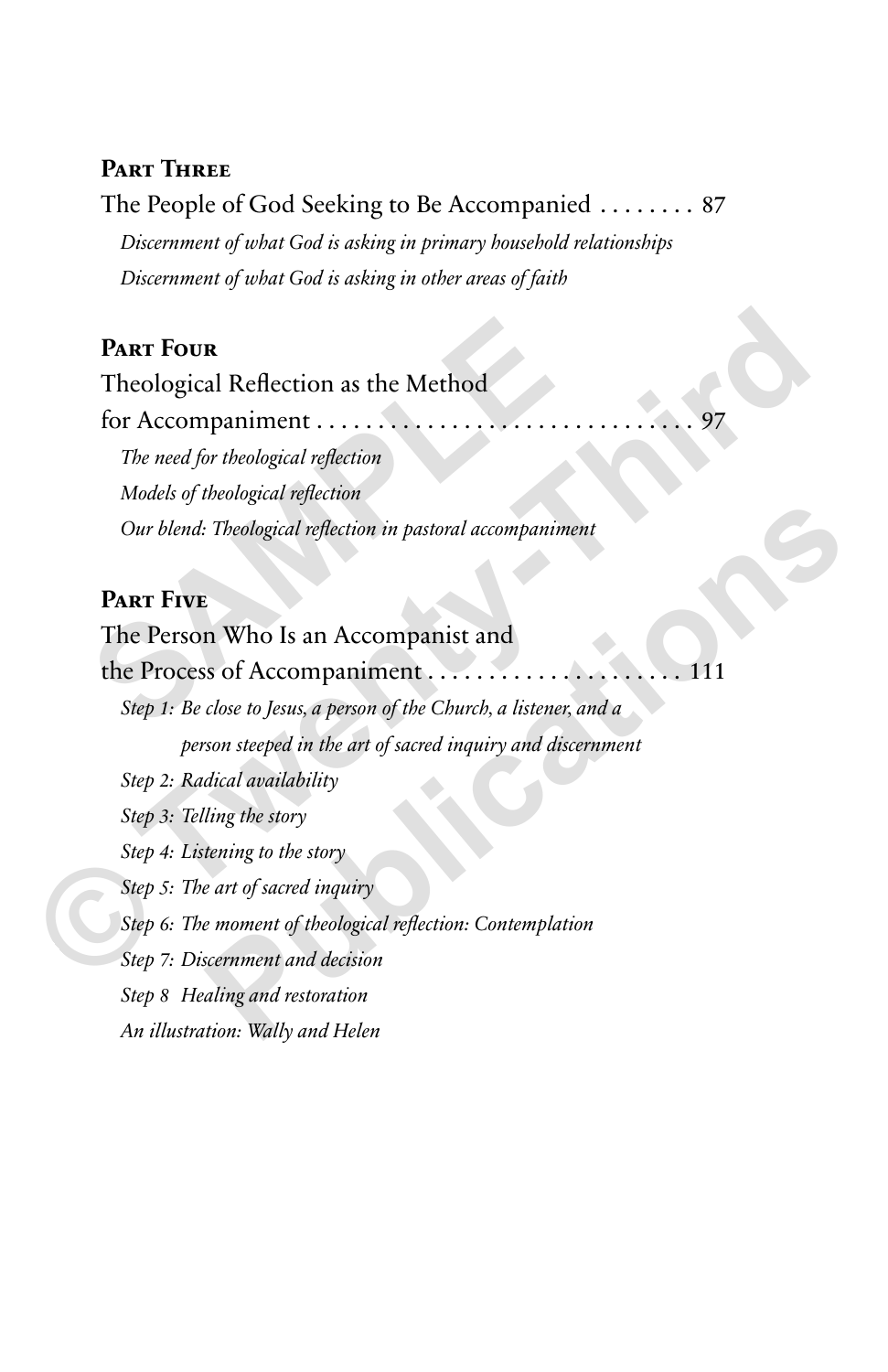# **Part Six**

Becoming a Parish of Promise and Hope . . . . . . . . . . . . 149 *Section 1: The parish is the context Section 2: Forms of accompaniment Form 1: Household relationship accompaniment Form 2: Faith formation accompaniment Form 3: Pastoral care accompaniment Form 4: Parish-wide accompaniment Section 3: Moving your parish toward accompaniment Step 1: Learn together Step 2: Decide together Step 3: Plan together Section 4: Planning to be a parish of accompaniment Area 1: Liturgy Area 2: Reconciliation Area 3: Pastoral care and outreach Area 4: Religious education An illustration: St. Mary's Parish and Richard Area 5: Marriage Preparation Area 6: Conversion opportunities at the parish* Form 1: Flowsebold relationship accompaniment<br>
Form 3: Pastoral care accompaniment<br>
Form 3: Pastoral care accompaniment<br>
Form 4: Parish-wide accompaniment<br>
Section 3: Moving your parish toward accompanime<br>
Step 1: Learn to Form 1: Housebold relationship accompaniment<br>
Form 2: Faith formation accompaniment<br>
Form 4: Parisb-wide accompaniment<br>
Form 4: Parisb-wide accompaniment<br>
Section 3: Moving-your parish toward accompaniment<br>
Step 1: Learn t **Publication**<br>  $p_3$ : Decide together<br>  $p_3$ : Plan together<br>  $p_3$ : Plan together<br>  $p_4$ : Planning to be a parish of accompaniment<br>  $p_4$  3: Reconciliation<br>  $p_4$  3: Reconciliation<br>  $p_4$  3: Reconciliation<br>  $p_4$  3: Recon



Endnotes . . 197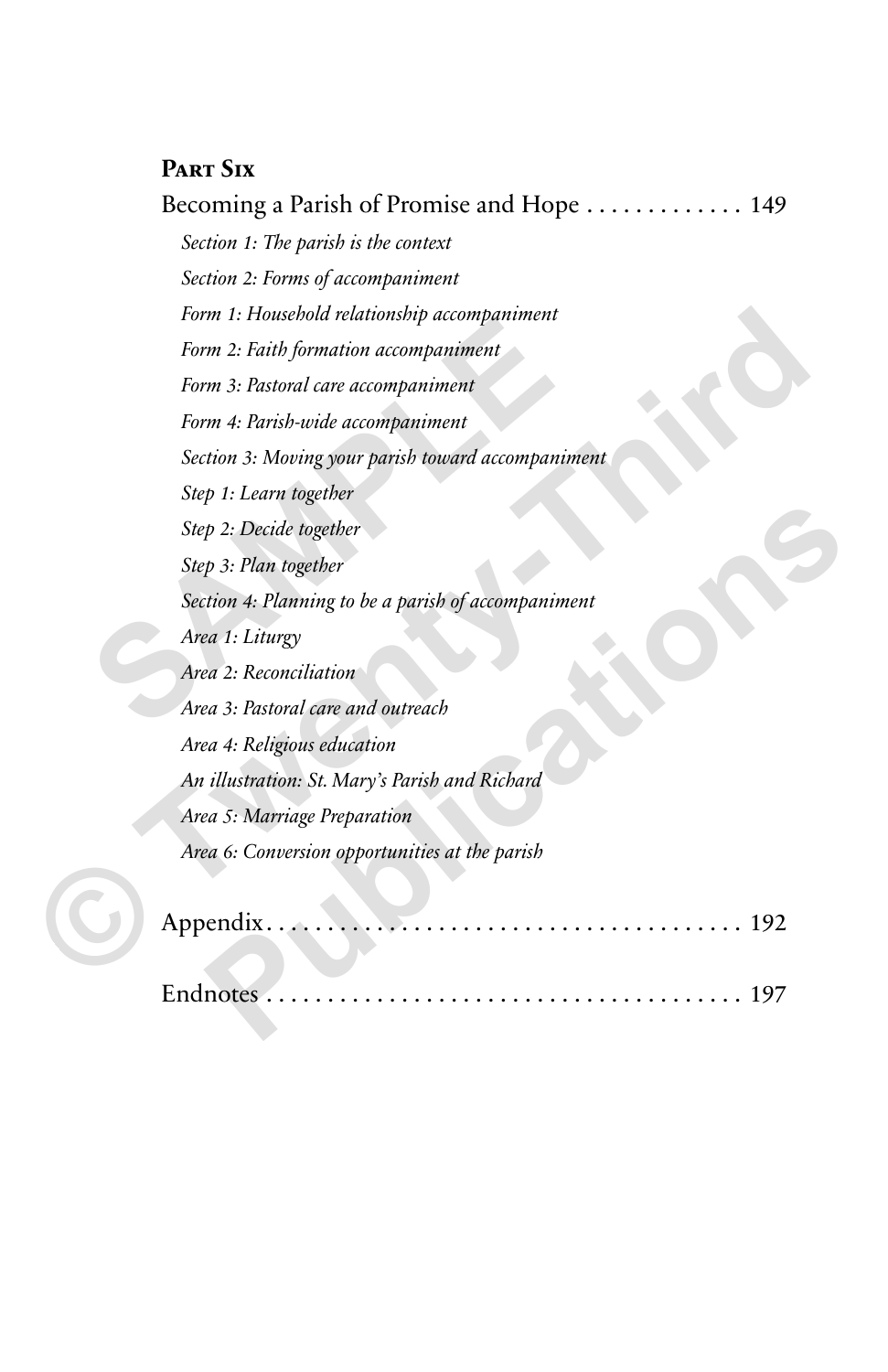# introdu c tion

# **Promise and Hope in Pastoral Theology Promise a**<br>Hope in Pas<br>Theolog **Promise and Hope in Pastoral Theology**<br>
With the inspiration of St. John XXIII and the guiding hand of St. Paul VI, the Church concluded a pastoral and ecumen-**Promise and<br>
Theology**<br> **Pastoral Theology**<br> **Pheology**<br> **Pheology**<br> **Pheology**<br> **Pheology**<br> **Pheology**<br> **Pheology**<br> **Pheology**<br> **Pheology**<br> **Pheology**<br> **Pheology**<br> **Pheology**<br> **Pheology**<br> **Pheology**<br> **Pheology**<br> **Pheolog**

With the inspiration of St. John XXIII and the guiding hand of St. Paul VI, the Church concluded a pastoral and ecumenical council in 1965. Before the Council even ended, Church leaders began in earnest to implement reforms in order to preach the gospel more effectively in the modern world. The clear calls to *aggiornamento* and *ressourcement* sounded at the Second Vatican Council are continuing to resound in the Church. St. John Paul II's consistent invitation to us to center on Christ and give witness to the self-giving love that he demonstrated on the cross continues to guide us. And Pope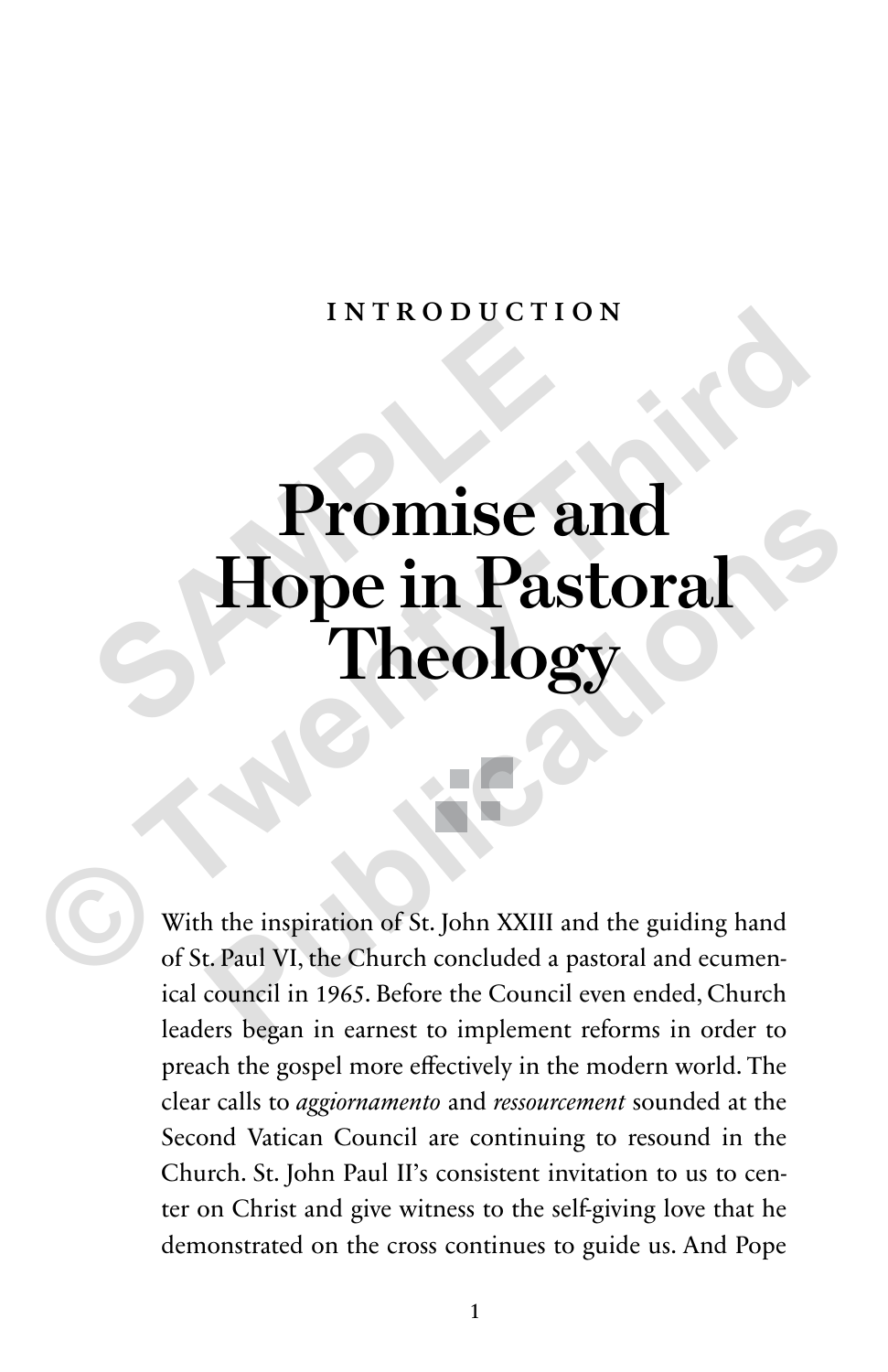Emeritus Benedict XVI has added strength to that by urging us to cling to the profound and absolute truth of God's love for us, even in an age where absolutes are shunned and people are left to fend for themselves in their search for meaning.

In the second decade of the millennium, Pope Francis awakened within the Church the call to renewal so that, as we move into the third decade, the promise and hope of a renewed pastoral theology stirs the people of God. Building on the work of the Council and post-conciliar developments, the Church has begun to formulate and enact this renewed theology. This pastoral theology is not derived; indeed, it is taking its place as a branch of theology unto itself, not merely the application of doctrine, moral theology, or canon law. It is built on theological principles flowing from the style and approach of Christ and reflecting the continuous tradition of the Church. These principles have provided points of orientation for the pastoral ministry of the Church since the earliest years, even if, for certain periods of our history, we were temporarily disoriented. One of the driving forces behind this theology today is the call of *The Church in the Modern World*, 4, to "scrutinize the signs of the times," both an ecclesial and a Scriptural mandate. This prepares pastoral theology to respond effectively and faithfully to people in the modern world. In the second decade of the inherminant, awakened within the Church the call to renew<br>we move into the third decade, the promise a<br>renewed pastoral theology stirs the people of C<br>on the work of the Council and post-concili In the second decade of the millennium, Pope Francis<br>awakened within the Church the call to renewal so that, as<br>we move into the third decade, the promise and hope of a<br>renewed pastoral theology stirs the people of God. Bu This pastoral theology is not derived; indeed, it is<br>place as a branch of theology unto itself, not mere-<br>lication of doctrine, moral theology, or canon law.<br>on theological principles flowing from the style<br>ach of Christ a

Thus, flowing directly from Scripture and the pastoral ministry of the Lord, in continuity with the Church's long history and tradition, and in touch with the needs of modern women and men in today's world, this renewed pastoral theology presents itself. Pope Francis' first apostolic exhortation, *The Joy of the Gospel* (2014), provides insights, dreams, and renewed mission for this theology. Embraced and warmly re-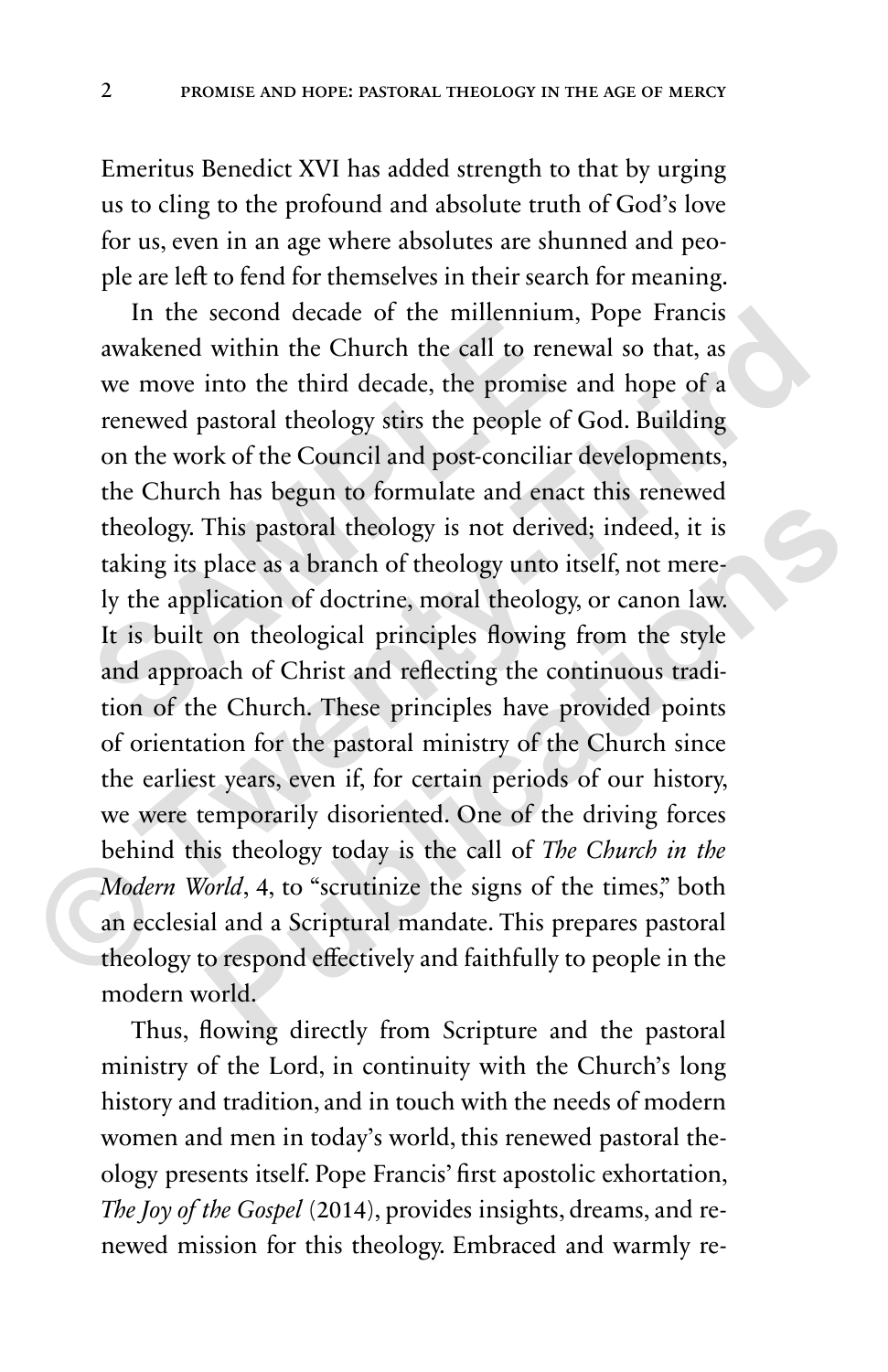ceived by bishops' conferences, the academy, and lay men and women around the world, that exhortation takes its place in the ordinary magisterium of the Church. Pope Francis continued to build on that initial statement with *The Joy of Love* (2016) and *On the Call to Holiness in Today's World* (2018). Drawing on those apostolic exhortations along with the gospels, the Fathers, the continuous teaching of the Church, the work of the Second Vatican Council, and other sources, the current renewal in pastoral theology offers modern men and women the opportunity to be attentive to their consciences and discern what God may be asking of them in their particular, concrete situations. (2010) and On the Call to Hothlass in To<br>Drawing on those apostolic exhortations<br>pels, the Fathers, the continuous teaching<br>work of the Second Vatican Council, and<br>current renewal in pastoral theology offer<br>women the oppor

Pastoral theology is always concerned with persons and their real experiences, and it is shaped by a person, Jesus Christ. Hence, in pastoral theology and ministry, there are points of orientation but no fixed propositions; there are guidelines for operating the parish as a field hospital but no strict rules; there is a methodology for enacting accompaniment, but the only fixed outcomes are its goals: to heal people and restore their hope, to invite and welcome people into the Church in Jesus' name, and to help people become adult Christians of mature faith. (2016) and *On the Call to Holmess m Today's World* (2018).<br>
Drawing on those apostolic exhortations along with the gos-<br>
pels, the Fathers, the continuous teaching of the Church, the<br>
work of the Second Vatican Council, a **Publication** of the solution of the main text of the main text of discorm what God may be asking of them in their partic-concrete situations.<br>
astoral theology is always concerned with persons and<br>
it real experiences, an

This book is composed of six parts. In the sections that follow, we will treat in some depth each element that comprises pastoral theology and ministry.

In Part One, we will consider seven points of orientation that guide and direct pastoral theology. In short, all pastoral ministry is oriented around Jesus. This will set the stage for our study because, again, pastoral theology is person-centered. The pastoral ministry of Jesus sets us on course for understanding how pastoral ministry should unfold among the people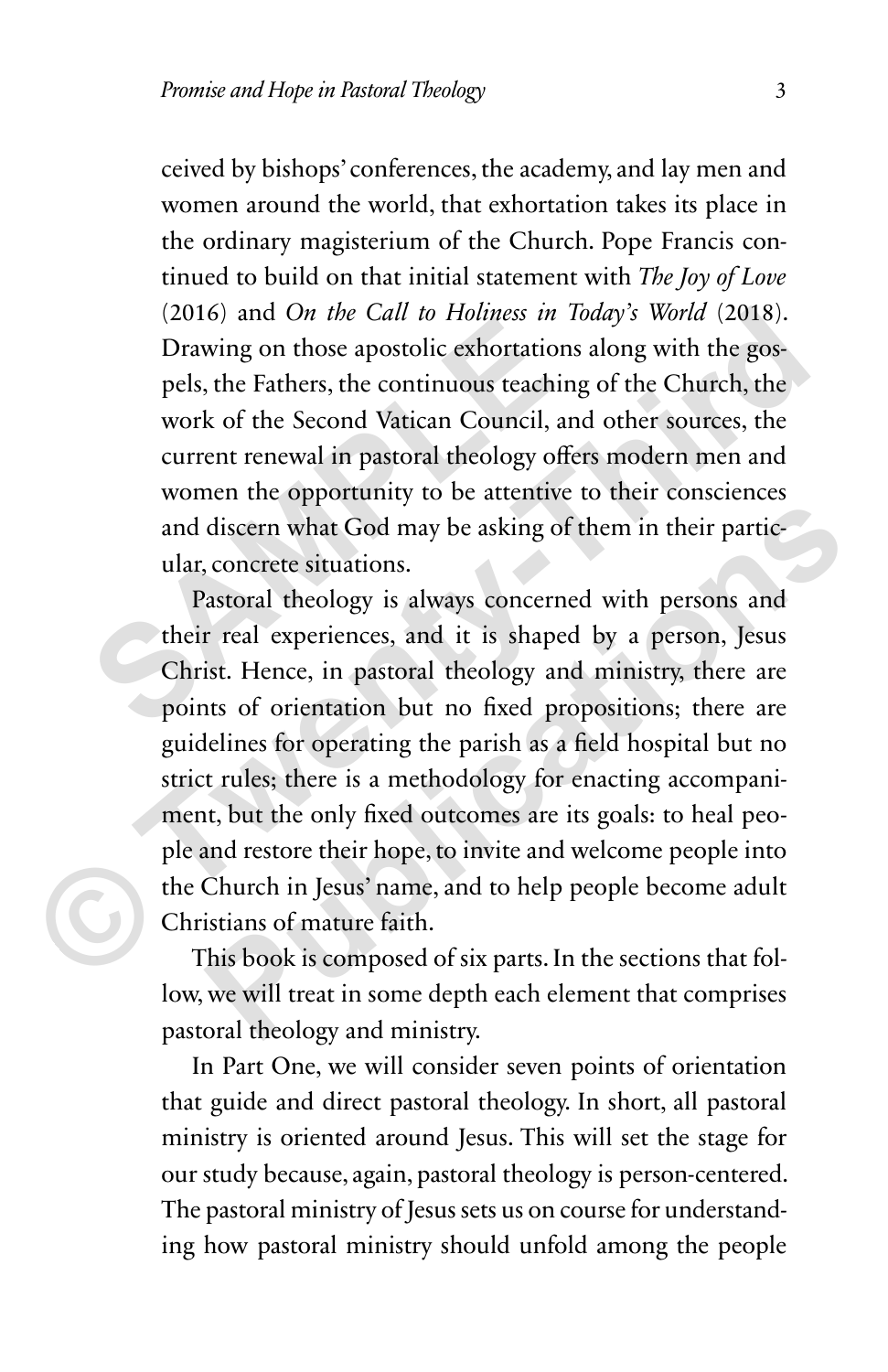of God today. That ministry is enacted by ministers who are keenly aware of the endless divine mercy that God has offered to them. Pastoral ministry, in short, is enacted by sinners.

In Part Two, we will consider a dozen guidelines for a parish ministry of accompaniment. To begin this more practical section, we will study the theology of availability as understood through the lens of the gospels. We will then turn to the theological idea of mercy as it was practiced by Jesus and taught by the Church throughout its history. In particular, we will study mercy itself as a pastoral guide, how mitigating circumstances in people's lives lead us to treat them with mercy, the principle of putting people ahead of law, and the law of gradualism. We will then turn to practical guidelines for enacting pastoral ministry, including accompaniment and its companion, the art of sacred inquiry. We will consider how the power of darkness can be addressed, the primacy of conscience in pastoral theology, and how we answer the call to holiness. tion, we will study the theology of availability a<br>through the lens of the gospels. We will then tur<br>logical idea of mercy as it was practiced by Jesus a<br>the Church throughout its history. In particular,<br>mercy itself as a ministry of accompaniment. Io begin this more practical section, we will study the theology of availability as understood through the lens of the gospels. We will then turn to the theological idea of mercy as it was practi

With those factors in mind, we turn our attention in Part Three to ask about the people who are seeking to be accompanied. We will consider both the "regulars" and the "irregulars" in terms of the status of their primary household relationships. Afterward, we will consider how people discern what God is asking of them in other areas of their lives, apart from those primary household relationships. In this second group, we will consider those seeking help, those who are present but silent, those who are absent, those who are morally selfassured, and those who are religiously self-assured about their spiritual lives. **Publication** is also to treat them with mercy, the princi-<br> **Publication is also to treat them with mercy, the princi-**<br> **Publication** and the law of gradualism.<br> **Publication** accompaniment and its companion, the<br> **Publi** 

The primary method for accompaniment is theological reflection, which is our next area of study in Part Four. Theological reflection is proposed as the method for reach-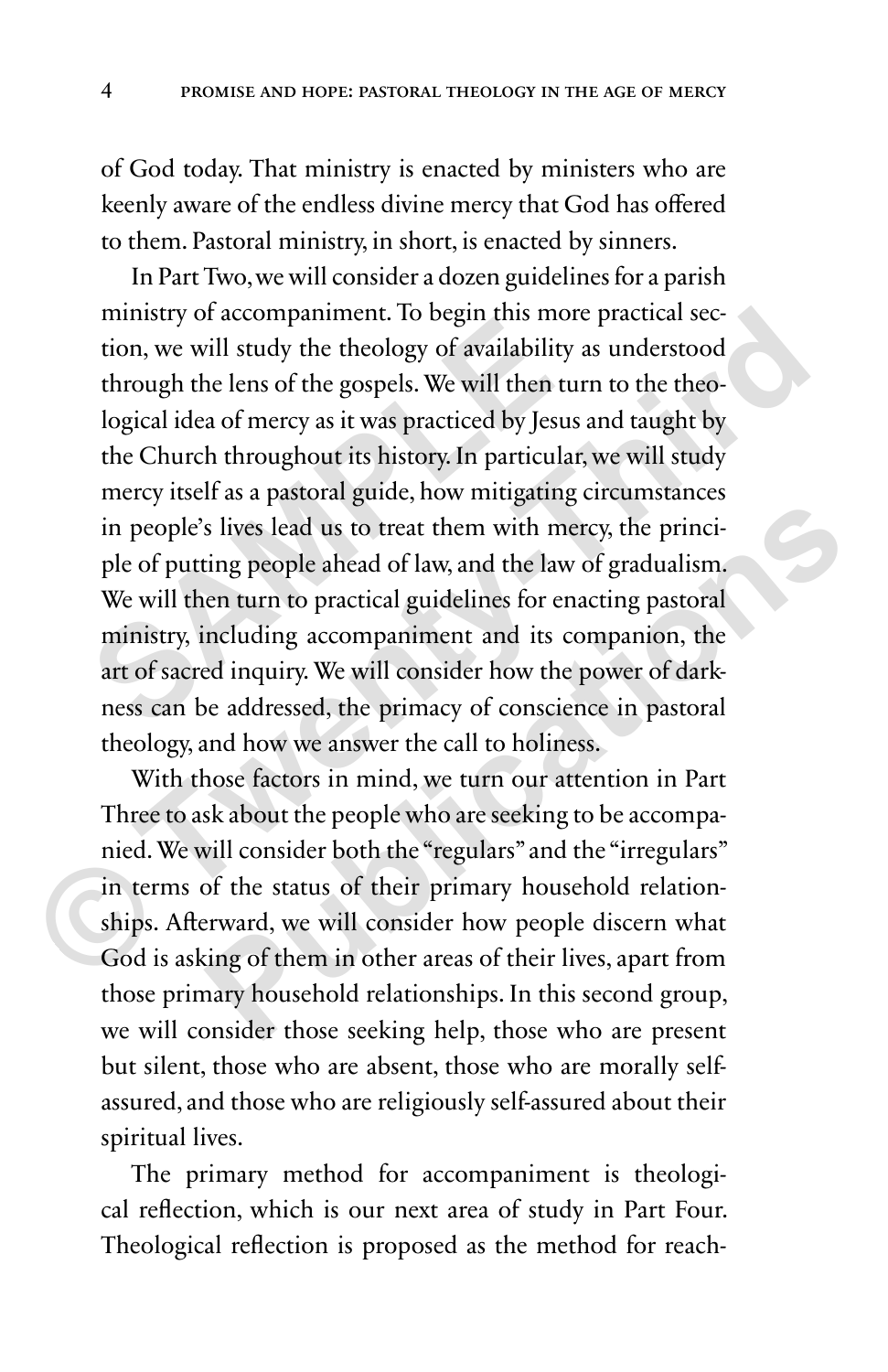ing discernment in accompaniment. We will consider what we call "the sources of wisdom," which inform the theological reflection of both the accompanist and the seeker. These sources include Scripture and Church teaching—known together as our Tradition—along with careful scrutiny of the signs of the times. We will survey the various methods for theological reflection put forth over the past several decades before describing the blended method I propose here for use in the enactment of accompaniment. And, since all of this theological reflection and accompaniment activity leads into discernment where decisions are reached, we will consider how we recognize consolation and desolation as factors in discernment well done. signs of the times. We will survey the values of the times. We will survey the values of the<br>ological reflection put forth over the p<br>before describing the blended method I p<br>in the enactment of accompaniment. Are<br>theologi gether as our Iradition—along with careful scrutiny of the<br>signs of the times. We will survey the various methods for<br>theological reflection put forth over the past several decades<br>before describing the blended method I pr

After this, we will change gears in Part Five to study the application of accompaniment in the real world of parish ministry. We will consider *how* people might bring their situations in life to an accompanist and also *what* the accompanist does with that: applying the material garnered from those sources of wisdom: Scripture, Church teaching, and the signs of the times. The goal is to help seekers interpret their experiences based on a carefully honed hermeneutic or "sacred inquiry." **Publicate Constant Conference in the Constant Constant Constrains Term and the erroment where decisions are reached, we will consider remment well done.**<br> **Publication of accompaniment in the real world of parish minis-**<br>

In Part Six, we will conclude our study by considering what it means to put pastoral theology into practice on the parish level. How is it enacted in real parish settings? How does it affect how we celebrate the liturgy, write the homily, celebrate the sacrament of reconciliation, provide faith formation, pastoral care, and ministry to the dying? Here we will also study how a parish prepares for the ministry of accompaniment and trains people to be ready to provide it.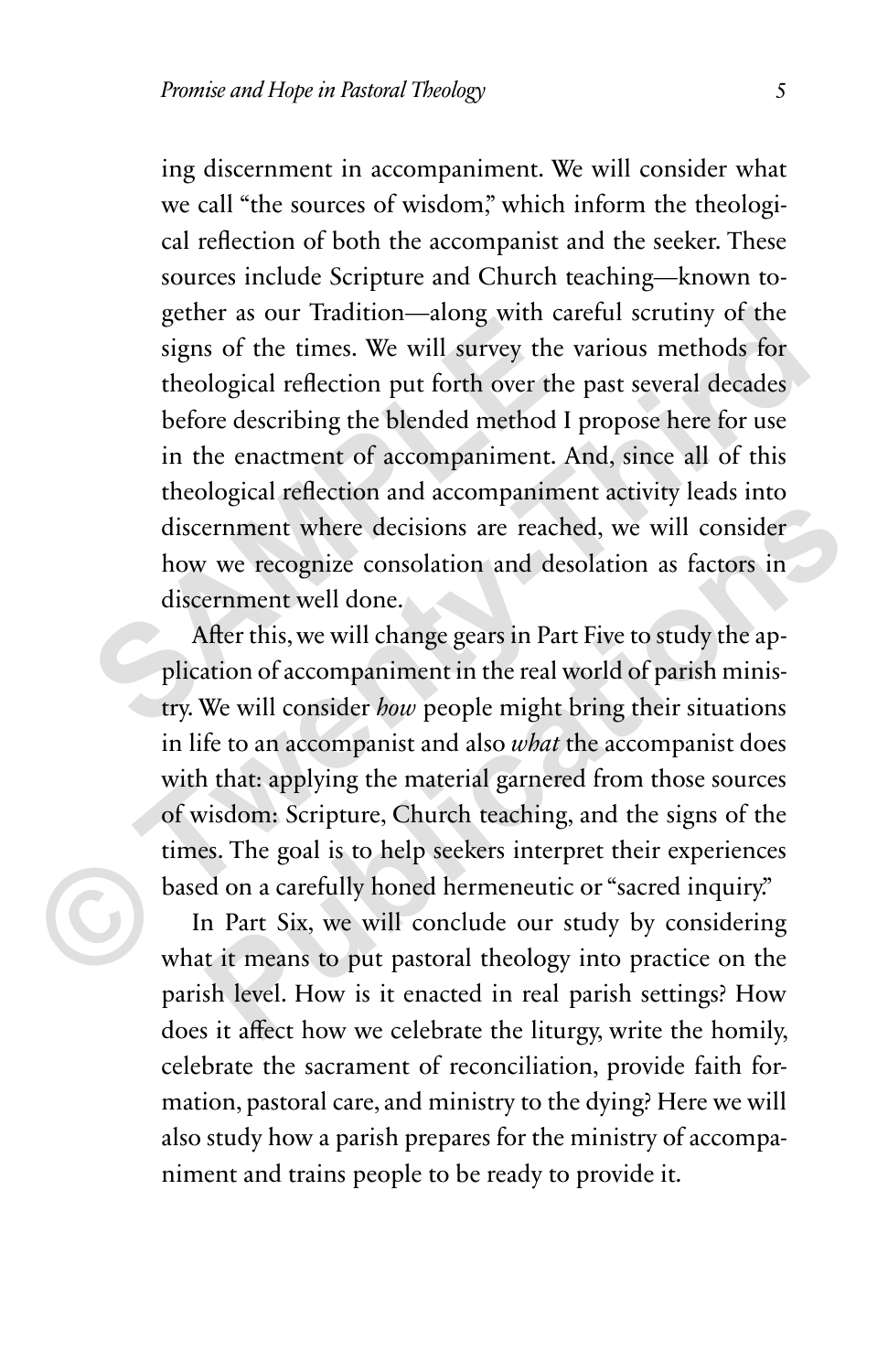# PART ONE

# **Points of Orientation for Pastoral Theology** Points of<br>
Orientation<br>
Pastoral The **Points of<br>
Orientation for<br>
Pastoral Theology<br>
ENCOUNTER WITH THE PERSON OF JESUS CHRIST<br>
SINNERS LEADING OTHER SINNERS<br>
A PERSONALIST THEOLOGY<br>
LITURGY AS THE SOURCE AND SUMMIT<br>
THE PASCHAL MYSTERY: SELF-GIVING LOVE**



ENCOUNTER WITH THE PERSON OF JESUS CHRIST **PUBLICATE SEX CONTRACTER SINCES**<br> **PUBLICATE SEX CHARACTER SINCES**<br> **PERSONALIST THEOLOGY**<br> **PERSONALIST THEOLOGY**<br> **PERSONALIST THEOLOGY**<br> **PHE PASCHAL MYSTERY: SELF-GIVING LOVE**<br>
GOD IS STILL SPEAKING

Sinners leading other sinners

A personalist theology

Liturgy as the source and summit

THE PASCHAL MYSTERY: SELF-GIVING LOVE

God is still speaking

GRACE IS SUFFICIENT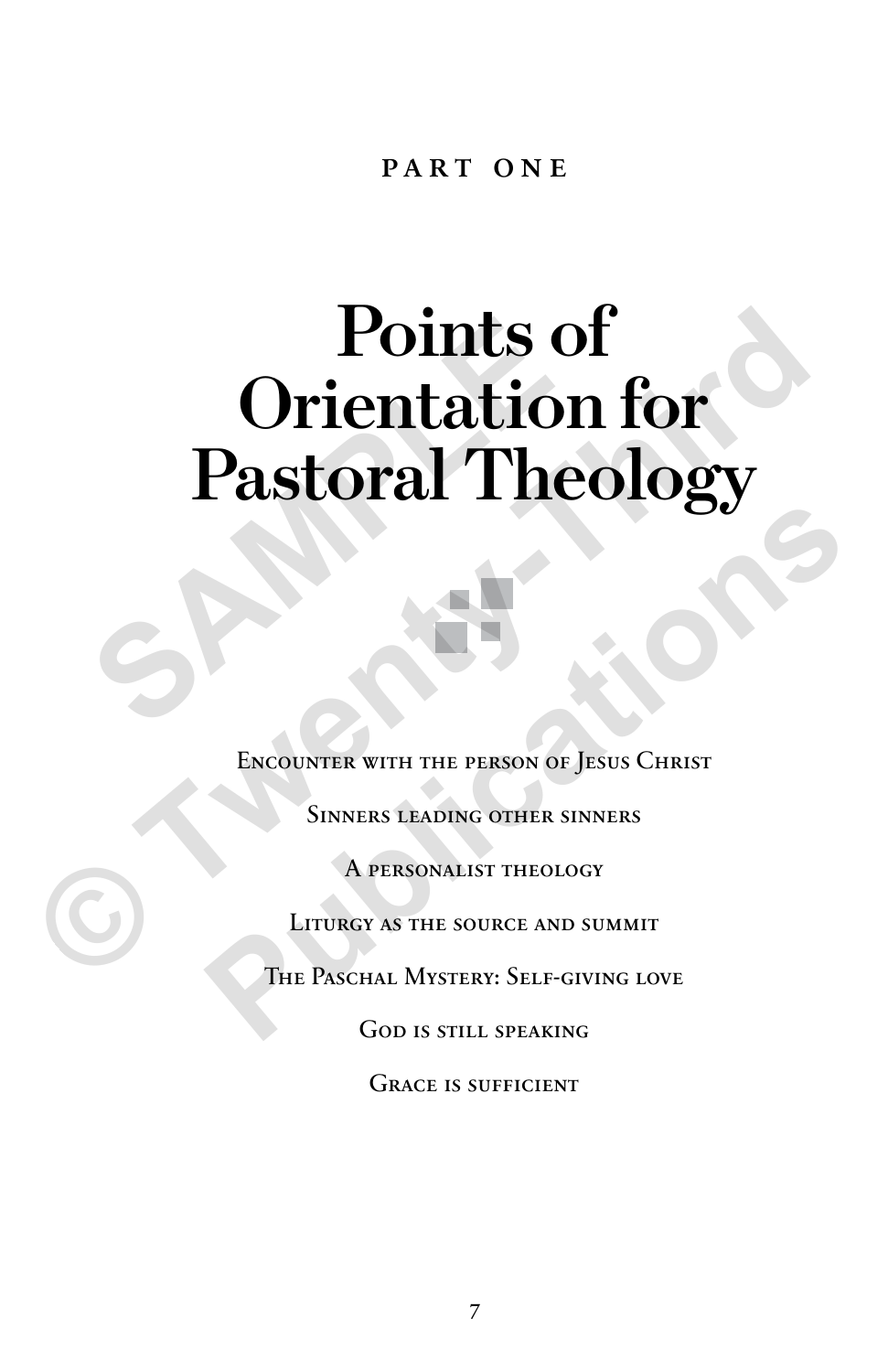#### **1. ENCOUNTER WITH THE PERSON OF JESUS CHRIST**

*Our first point of orientation leads to an encounter. Pastoral theology turns and pivots on the presence and grace of Jesus Christ in all we teach and do.* 

All pastoral theology flows from the life and ministry of Jesus Christ. He is the primordial pastor, the exemplar of accompaniment, and therefore the model for how we envision and articulate pastoral theology. Jesus is not only the model but also the Lord, and we in pastoral theology are invited to give our hearts to him. We are called to act like Jesus when we discuss pastoral theology or enact pastoral ministry on his behalf. The pastoral theology hows from the fite and finite<br>Christ. He is the primordial pastor, the exempla<br>niment, and therefore the model for how we en<br>ticulate pastoral theology. Jesus is not only the m<br>the Lord, and we in pas

# *The Kerygma: The core message*

The core of our faith is believing that God loves us without end, even when we act selfishly and allow darkness into our lives. In those times of darkness, it is Jesus who guides us back to streams of living water. He forgives our sins and saves us. He is the one, in short, who time and again brings life out of death for us. Jesus invites us to learn the art of self-giving love, to die to ourselves as we love others. In each act of pastoral ministry—whether the homily, a religious ed class, a visit to the sick, a moment of accompaniment, or the sacrament of reconciliation—this good news must be evident to all. All pastoral theology flows from the life and ministry of Jesus<br>Christ. He is the primordial pastor, the exemplar of accompa-<br>niment, and therefore the model for how we envision and ar-<br>ticulate pastoral theology. Jesus is **Publication Publication Publication Publication Publication Publications** <br> **Publication Publications** <br> **Publications** <br> **Publications interpretations into our**<br> **Publications** <br> **Publications** <br> **Publication** 

We orient all we do around this reality. In Christ, love is stronger than hate. The light has come into the world, and the darkness cannot overcome it. As we read in *The Joy of the Gospel*, 164: "On the lips of the catechist the first proclamation must ring out over and over: 'Jesus Christ loves you; he gave his life to save you; and now he is living at your side every day to enlighten, strengthen and free you.'"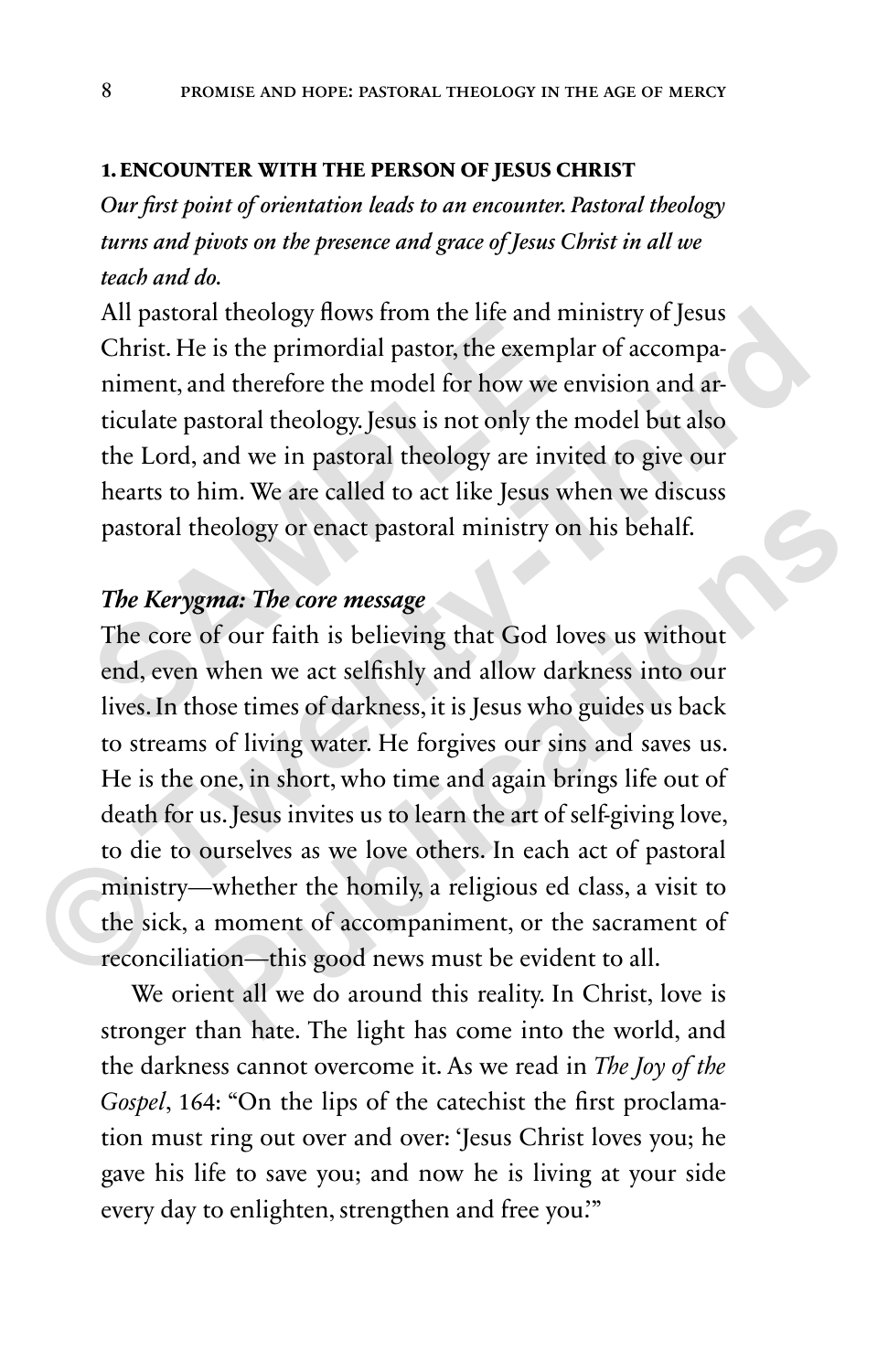# In *The Joy of the Gospel*, 3, we receive this invitation:

I invite all Christians, everywhere, at this very moment, to a renewed personal encounter with Jesus Christ, or at least an openness to letting him encounter them; I ask all of you to do this unfailingly each day. No one should think that this invitation is not meant for him or her.…The Lord does not disappoint those who take this risk; whenever we take a step towards Jesus, we come to realize that he is already there, waiting for us with open arms.… at least an openness to etting infinitive<br>ask all of you to do this unfailingly ead<br>should think that this invitation is not<br>or her....The Lord does not disappoint<br>this risk; whenever we take a step tow<br>come to realize tha at least an openness to letting him encounter them; I<br>ask all of you to do this unfailingly each day. No one<br>should think that this invitation is not meant for him<br>or her...The Lord does not disappoint those who take<br>this

Let me say this once more: God never tires of forgiving us; we are the ones who tire of seeking his mercy. Christ, who told us to forgive one another "seventy times seven" (Mt 18:22) has given us his example: he has forgiven us seventy times seven. Time and time again, he bears us on his shoulders.

The word "kerygma" is not a common term. It comes to us from Greek and describes what you just read: the core message of our faith, the essential good news that we tell people. Jesus walks with each of us personally in our own lives. He speaks in the depths of our hearts to each of us. It is our personal sins and selfishness that he forgives. He sends the Spirit into each of our lives, giving each of us grace to respond to his offer of love. Only by this grace is such love possible. Let me say this once more: God never tires of<br>forgiving us; we are the ones who tire of seeking his<br>mercy. Christ, who told us to forgive one another "sev-<br>enty times seven" (Mt 18:22) has given us his example:<br>he has forg

This is not something new in our day and age. It echoes the gospels and what the authors of the pastoral letters had to say. The Fathers of the Church taught about the kerygma in this way, as did St. Gregory the Great, the Second Vatican Council, popes, lay leaders, conferences of bishops, the *Catechism*, the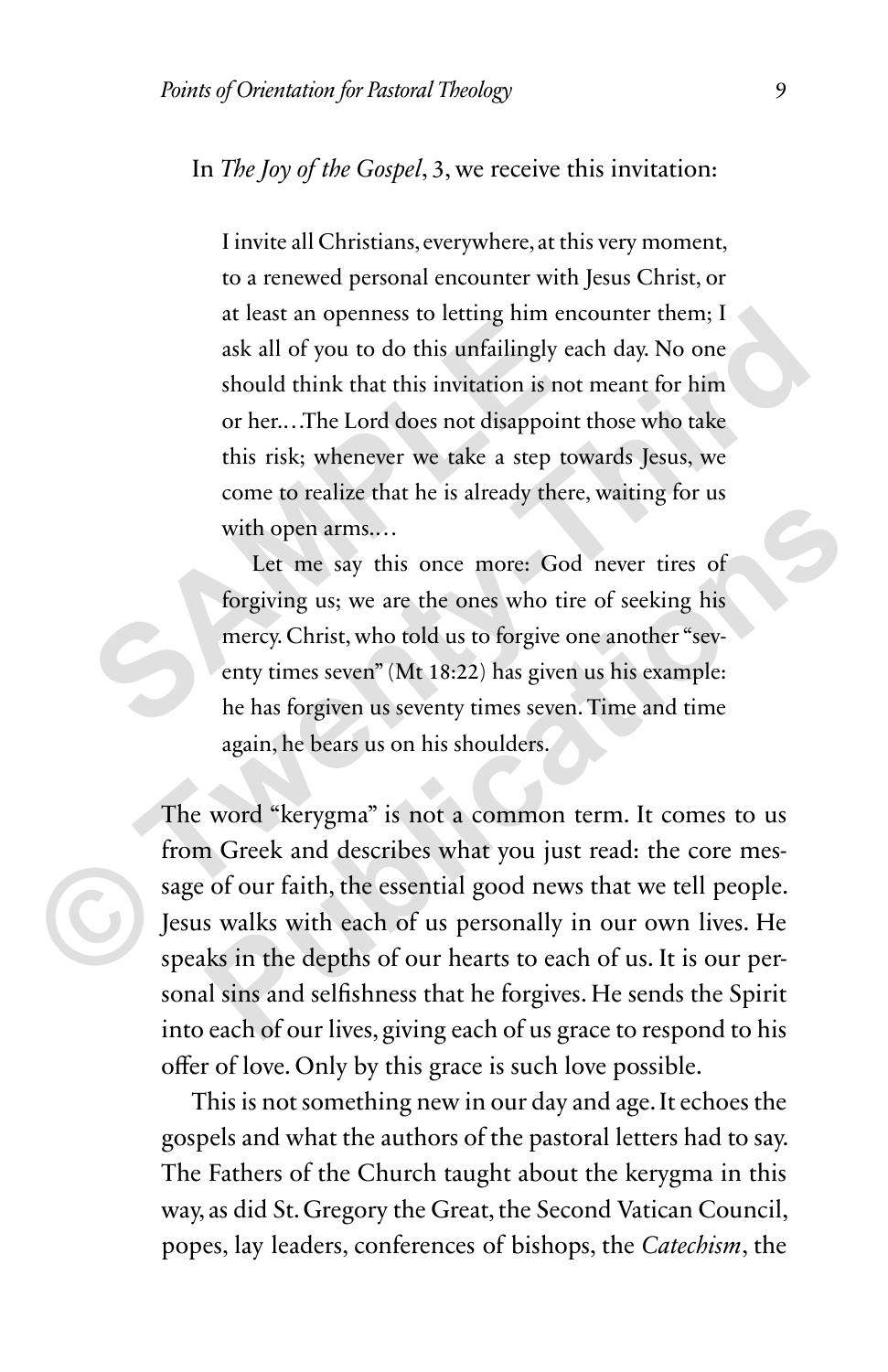*General Directory for Catechesis*, and a host of other church statements and messages from the past two thousand years.

In pastoral ministry, it is Jesus who acts through the ministry of the Church. He and he alone is the Good Shepherd. All pastoral theology flows from the life and ministry of Jesus Christ. Therefore, when we enact pastoral ministry, we do so under the power of grace with Jesus acting through us. He is the power or energy that holds everything together (Colossians 1:15–19).

Our faith is not, first and foremost, in the Church itself. The Church cannot save us. It does not give itself to us in grace. It is an important means and occasion of grace for everyone, but in and of itself, the Church is only a means. It is Jesus Christ in whom we believe and around whom we orient our faith. In an important essay titled "Signposts towards a Pastoral Theology,"1 Thomas Groome and Robert Imbelli survey the current renewal in pastoral theology. They quote Gustavo Gutiérrez who had declared with splendid simplicity, "I believe in Jesus Christ, not in the theology of liberation."<sup>2</sup> Jesus Christ. Therefore, when we enact pastoral<br>do so under the power of grace with Jesus ac<br>us. He is the power or energy that holds everytl<br>(Colossians 1:15–19).<br>Our faith is not, first and foremost, in the C<br>The Church All pastoral theology flows from the life and ministry of<br>Jesus Christ. Therefore, when we enact pastoral ministry, we<br>do so under the power of grace with Jesus acting through<br>us. He is the power or energy that holds every **Publication**<br> **Publication**<br> **Publication**<br> **Publication**<br> **Publications and occasion of grace for**<br> **Publications and occasion of grace for**<br> **Publications in the Church is only a means.**<br> **Christ in whom we believe and** 

#### **2. SINNERS LEADING OTHER SINNERS TO MERCY**

*Our second point of orientation in pastoral theology is that we who enact pastoral ministry are forgiven and loved unconditionally by Jesus. Since we are forgiven, in whose name would we ever withhold mercy from someone else?*

We who study and enact pastoral theology are similar to those who come seeking pastoral care from us. Our identity as Christians is oriented around how the self-giving love of Jesus on the cross sets us free. When asked about his own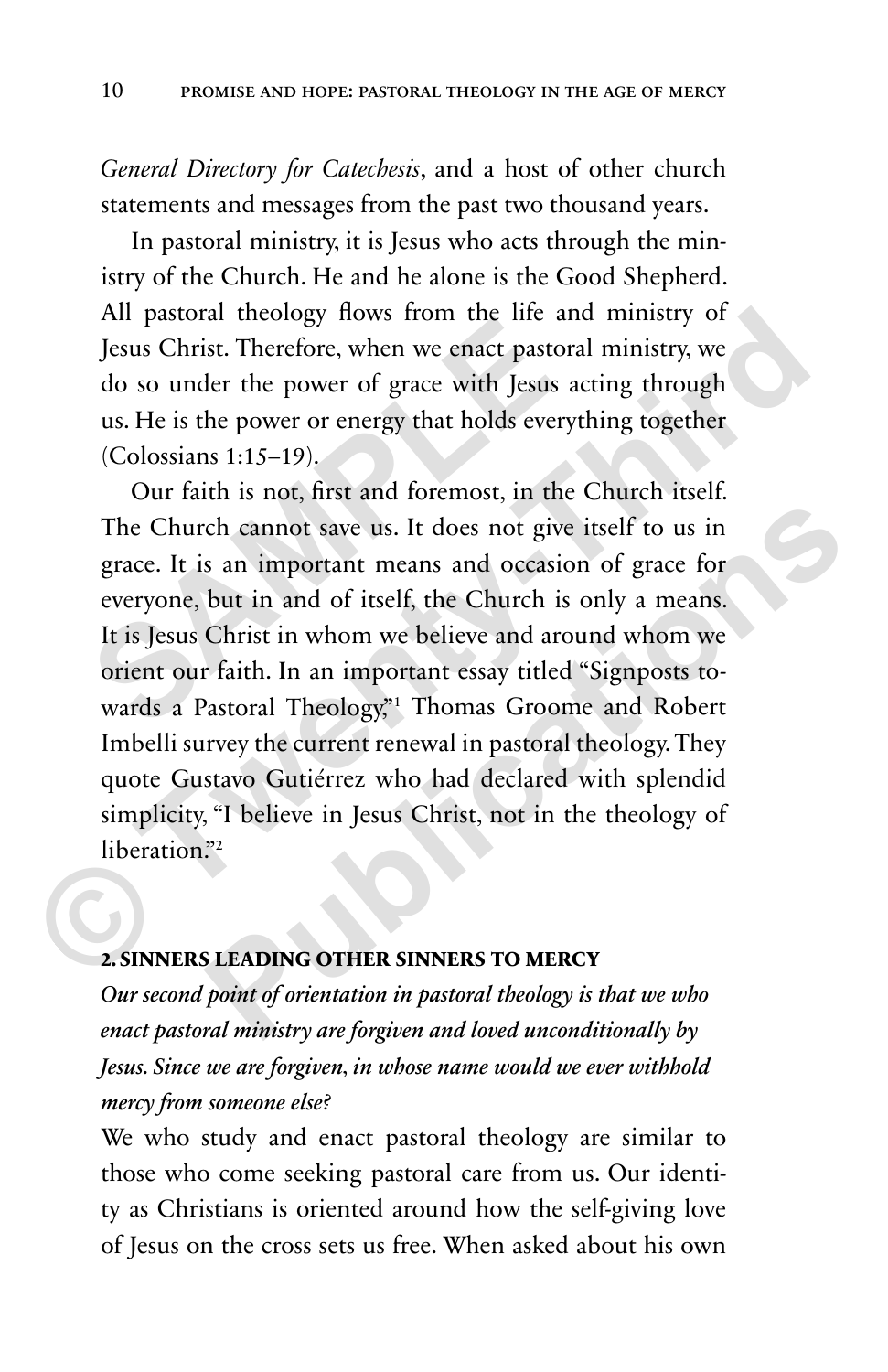identity,<sup>3</sup> Pope Francis said it quite simply and profoundly: "I am a sinner. This the most accurate definition. It is not a figure of speech, a literary genre. I am a sinner." Stephen Bullivant reported on this for *America* Magazine:4

Our pope's admissions and gestures of humility have, after all, become one of his trademarks.…Francis' humility, however, is not like Uriah Heep's: a purely formal show of being "ever so 'umble." Instead, it expresses a central conviction of the Christian faith. As we now know, Cardinal Bergoglio accepted his election to the papacy with the words: "I am a sinner, but I trust in the infinite mercy and patience of our Lord Jesus Christ." Our pope's admissions and gestures of<br>after all, become one of his trademarks<br>mility, however, is not like Uriah Heep'<br>mal show of being "ever so 'umble." Inste<br>a central conviction of the Christian fai<br>know, Cardinal Berg

Staying with this thought for a moment, it is essential for every person studying pastoral theology or enacting pastoral ministry to remember his or her own sins. Try to recall your own sins of the past; think back over the decades to some of the really rotten things you've done, the people you've hurt, the selfishness of your own life. Whenever we recall our sins like this, we remember that we have received immense, immeasurable, undeserved, and complete mercy. Remember Psalm 51, which we often pray in our liturgies. Here are the first three verses (italics mine): Our pope's admissions and gestures of humility have,<br>after all, become one of his trademarks....Francis' humility, however, is not like Uriah Heep's: a purely for-<br>mal show of being "ever so 'umble." Instead, it expresses<br> know, Cardinal Bergoglio accepted his election to the<br>papacy with the words: "I am a sinner, but I trust in the<br>infinite mercy and patience of our Lord Jesus Christ."<br>ing with this thought for a moment, it is essential for

> Have mercy on me, O God, according to your steadfast love; according to your abundant mercy blot out my transgressions. Wash me thoroughly from my iniquity, and cleanse me from my sin.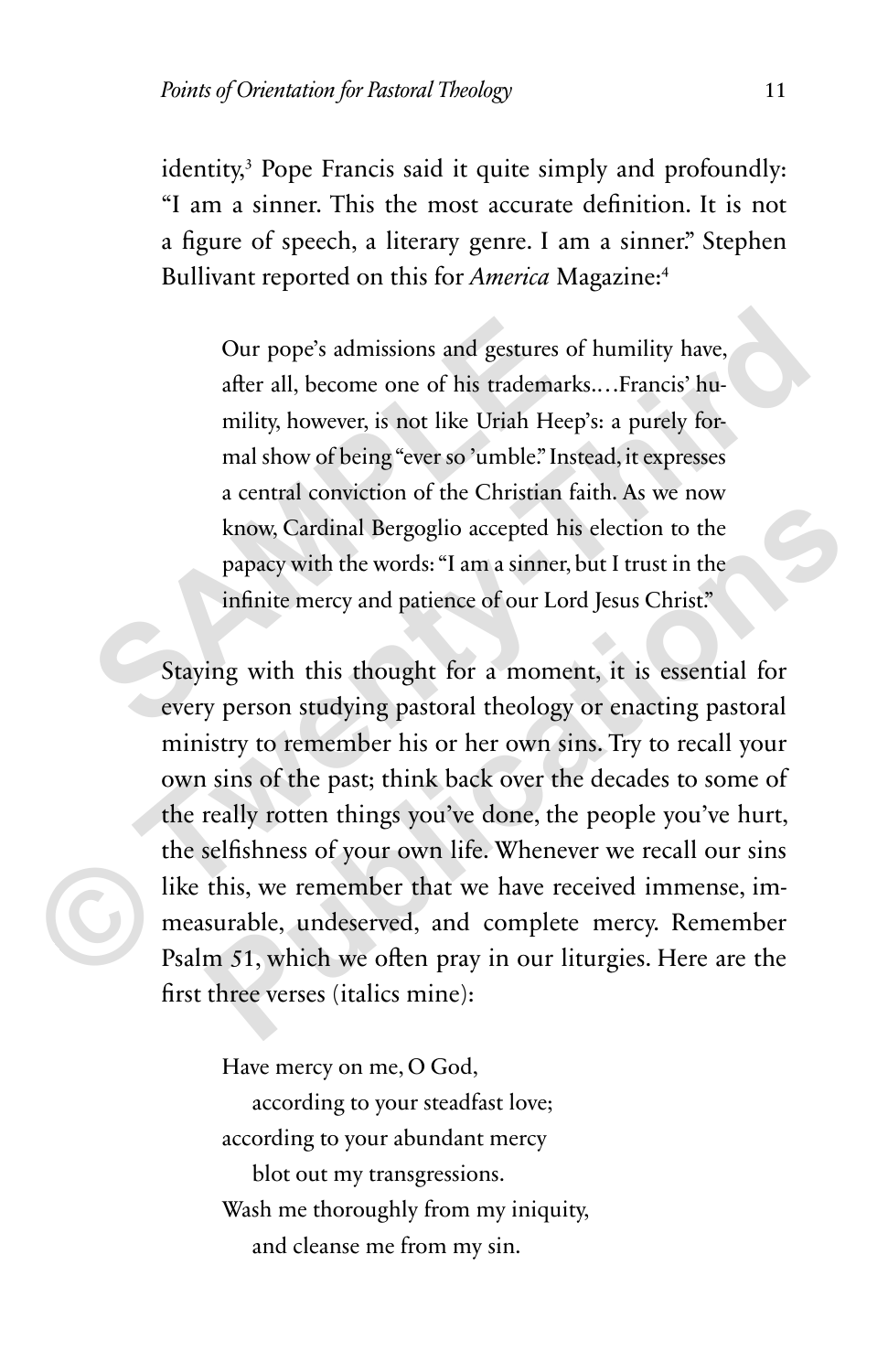*For I know my transgressions, and my sin is ever before me.*

Having our own sins ever before us, as Pope Francis seems to have, prepares us to be pastoral theologians and ministers. It shifts us away from being self-referential. It prevents us from leaping to judge others, from analyzing and classifying them. If we are among the sinners to be saved, we aren't likely to pigeonhole anyone else. Final Shifts us away from being self-referential. It precleaping to judge others, from analyzing and class<br>If we are among the sinners to be saved, we are pigeonhole anyone else.<br>In the story of the woman caught in adulte<br>

In the story of the woman caught in adultery in John 8, Jesus teaches us about this orientation to our own sinfulness. Here is the text:

Early in the morning [Jesus] came again to the temple. All the people came to him, and he sat down and began to teach them. The scribes and the Pharisees brought a woman who had been caught in adultery; and making her stand before all of them, they said to him, "Teacher, this woman was caught in the very act of committing adultery. Now in the law, Moses commanded us to stone such women. Now, what do you say?" They said this to test him so that they might have some charge to bring against him. Jesus bent down and wrote with his finger on the ground. When they kept on questioning him, he straightened up and said to them, "Let anyone among you who is without sin be the first to throw a stone at her." have, prepares us to be pastoral theologians and ministers. It<br>shifts us away from being self-referential. It prevents us from<br>leaping to judge others, from analyzing and classifying them.<br>If we are among the sinners to be **Publication CONFIGUATE:** The meansure of the meansure of the meansure of the tem-<br> **Publication Publication to our own sinfulness.**<br> **Publication to the tem-**<br> **Publication in the meansure of the meansure of the tem-**<br>

The guideline for pastoral theology embedded in this story is almost too obvious, yet it is one that it is good for us to recall frequently. Jesus has met this woman who, according to the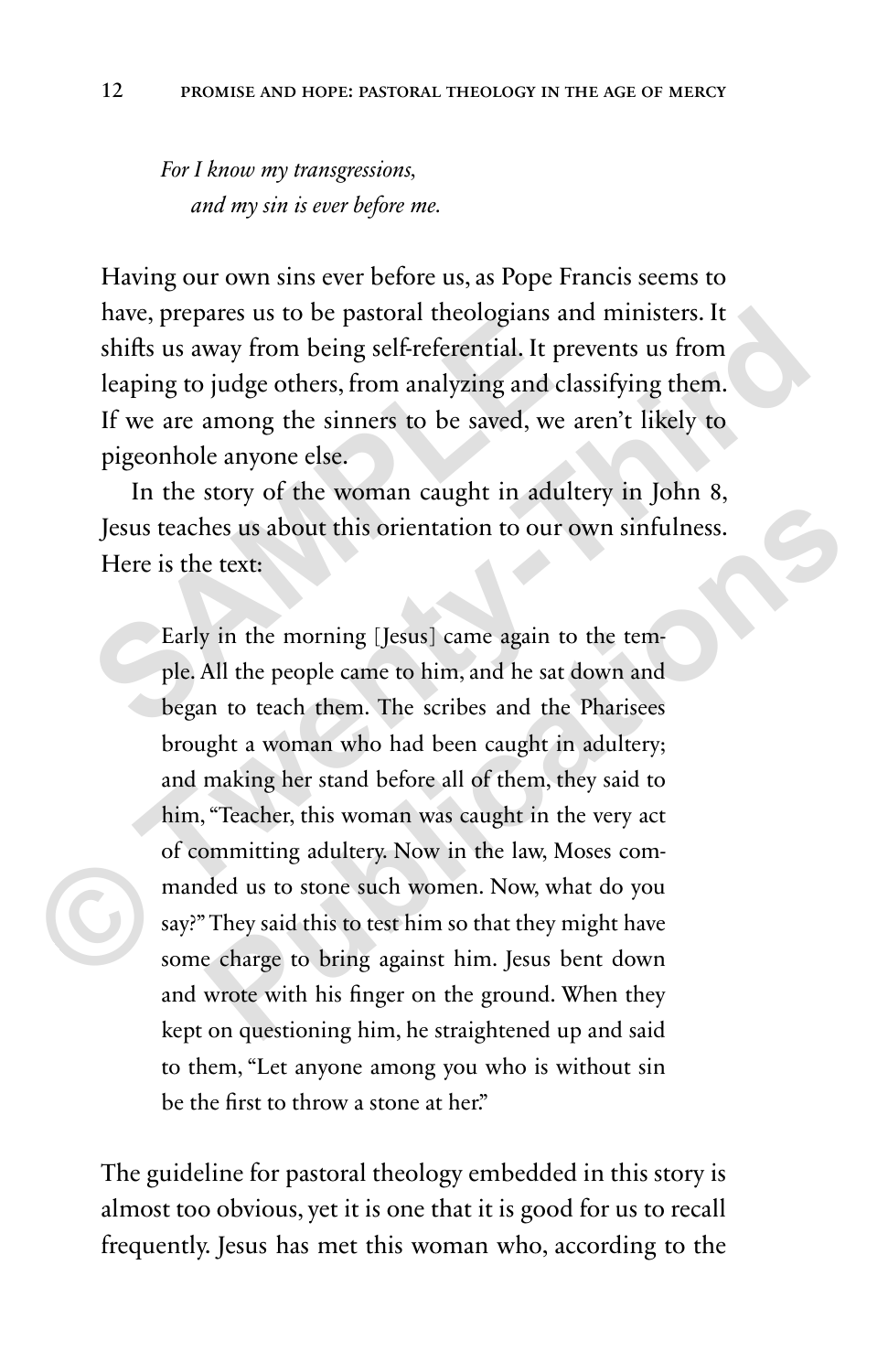law, was indeed liable for stoning. But Jesus, consistent with all of his ministry, looked into her heart and found there a deep desire, hidden from all but God. He shifted the ground, which leads to our guideline here. He shifted from seeing "a sinner and her encounter with the law" to seeing "a sinner in an encounter with her Lord, that is, with the grace of salvation." He employed forgiveness, mercy, and freedom in his ministry with her.

Section one of the apostolic letter *Mercy and Misery*,<sup>5</sup> in commenting on this pericope, put it this way: "The misery of sin was clothed with the mercy of love. Jesus' only judgment is one filled with mercy and compassion for the condition of this sinner." The gospel text continues: sinner and net encounter whit the law<br>in an encounter with her Lord, that is, w<br>vation." He employed forgiveness, mercy,<br>ministry with her.<br>Section one of the apostolic letter *Me*<br>commenting on this pericope, put it this<br>

And once again he bent down and wrote on the ground. When they heard it, they went away, one by one, beginning with the elders; and Jesus was left alone with the woman standing before him. Jesus straightened up and said to her, "Woman, where are they? Has no one condemned you?" She said, "No one, sir." And Jesus said, "Neither do I condemn you. Go your way, and from now on, do not sin again." sinner and her encounter with the law" to seeing "a sinner<br>in an encounter with her Lord, that is, with the grace of sal-<br>vation." He employed forgiveness, mercy, and freedom in his<br>ministry with her.<br>Section one of the a **Publication Publication Publication Publication Publication Publication Publication Publication Publication Publication Publication Publication Publication Publication Publication Publication** 

We can see at work here the model of pastoral ministry on which we base what we teach today. Jesus took on the care of this woman as a shepherd would a lost lamb. The encounter with her was personal, unlike the crowd of church insiders who stood ready to stone her. He didn't impose a legal solution on her; he enacted a pastoral solution in her life. His hermeneutic was one of mercy and accompaniment: he asked the key question that set her free. His clear goal was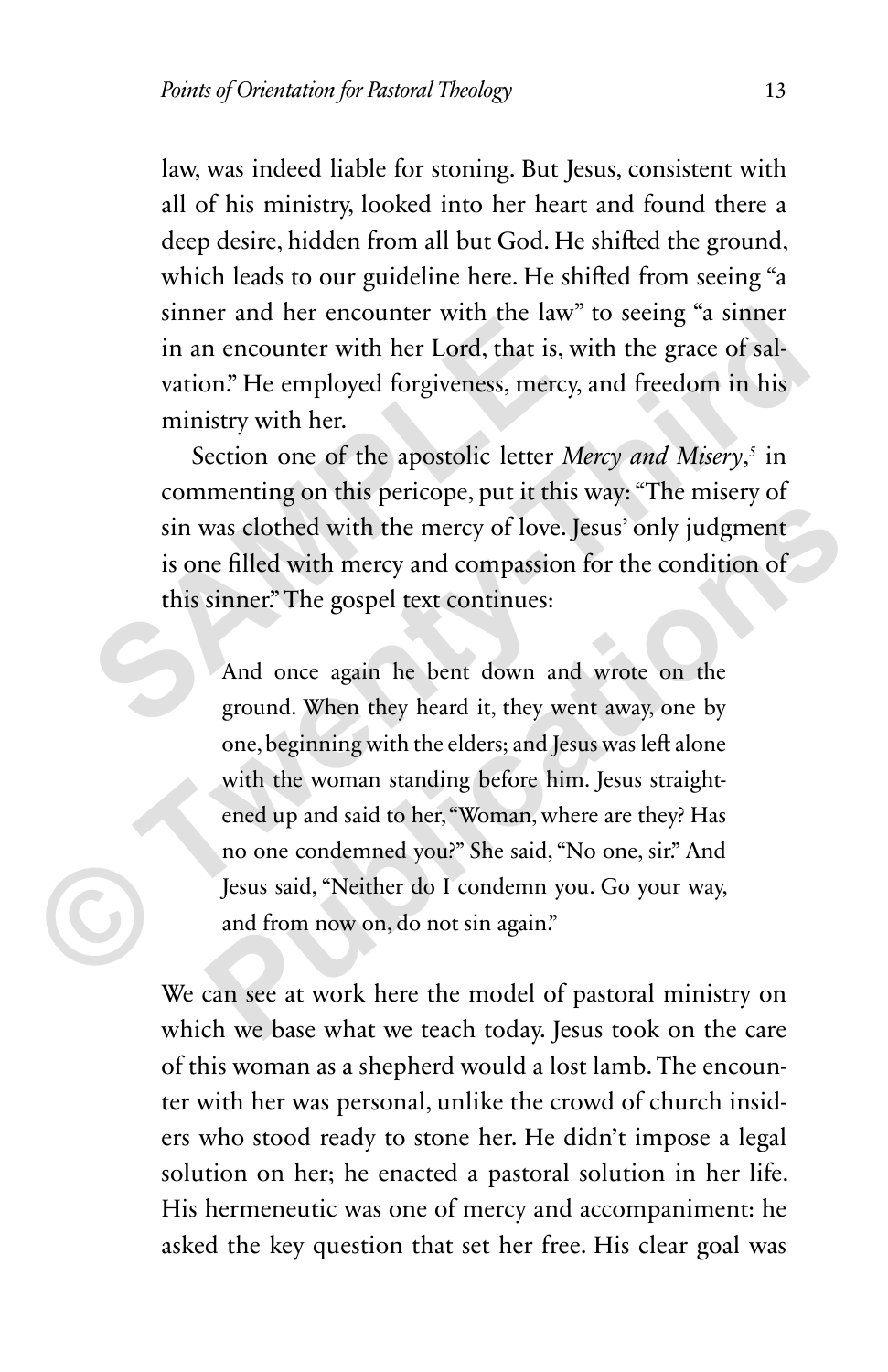to save her, to integrate her into the community—hence, his call that she should amend her life. He accompanied her with tenderness and had reverence for the action of God in her life. By looking into her heart and calling forth her goodness, Jesus offered this woman a pathway out of sin. He sought and summoned her to new life, expressed in his own non-judgmental, loving posture toward her. "Neither do I condemn you," he said.

What strikes me in this story is the amount of silence the storyteller includes. Jesus twice bent down, writing on the ground silently. The two lengthy periods of silence were purposeful on Jesus' part.6 I suspect that he wanted to allow the voice of God to echo in the depths of both this woman and her accusers. In that silence, the forgiveness and mercy of God became the resounding message. southess, yests offered this woman a pathway of sought and summoned her to new life, expresses non-judgmental, loving posture toward her. "Condemn you," he said.<br>What strikes me in this story is the amount storyteller incl

This story is reminiscent of other stories from Jesus' life and ministry. One such story is about the woman in Luke 7 who washed Jesus' feet and anointed them with oil. Jesus' answer to the scandalized religious leaders who worried about the presence in the room of this woman, a sinner, was to remind them that this woman was forgiven (verse 47). This is the good news that pastoral theologians always want to announce. It is the kerygma that Pope Francis reminds us to have on our lips first and foremost in every moment of Church life (*The Joy of the Gospel*, 165). We should not judge ourselves any less harshly than we do anyone else. We who are forgiven ourselves no longer hold others' sins against them. Let none of us throw that first stone. We are, after all, sinners leading other sinners to recognize God's forgiveness. goodness, Jesus offered this woman a pathway out of sin. He<br>sought and summoned her to new life, expressed in his own<br>non-judgmental, loving posture toward her. "Neither do I<br>condemn you," he said.<br>What strikes me in this Further two lengthy periods of silence were pur-<br>
Jesus' part.<sup>6</sup> I suspect that he wanted to allow the<br>
biod to echo in the depths of both this woman and<br>
respect that is elements of both this woman and<br>
respectively. One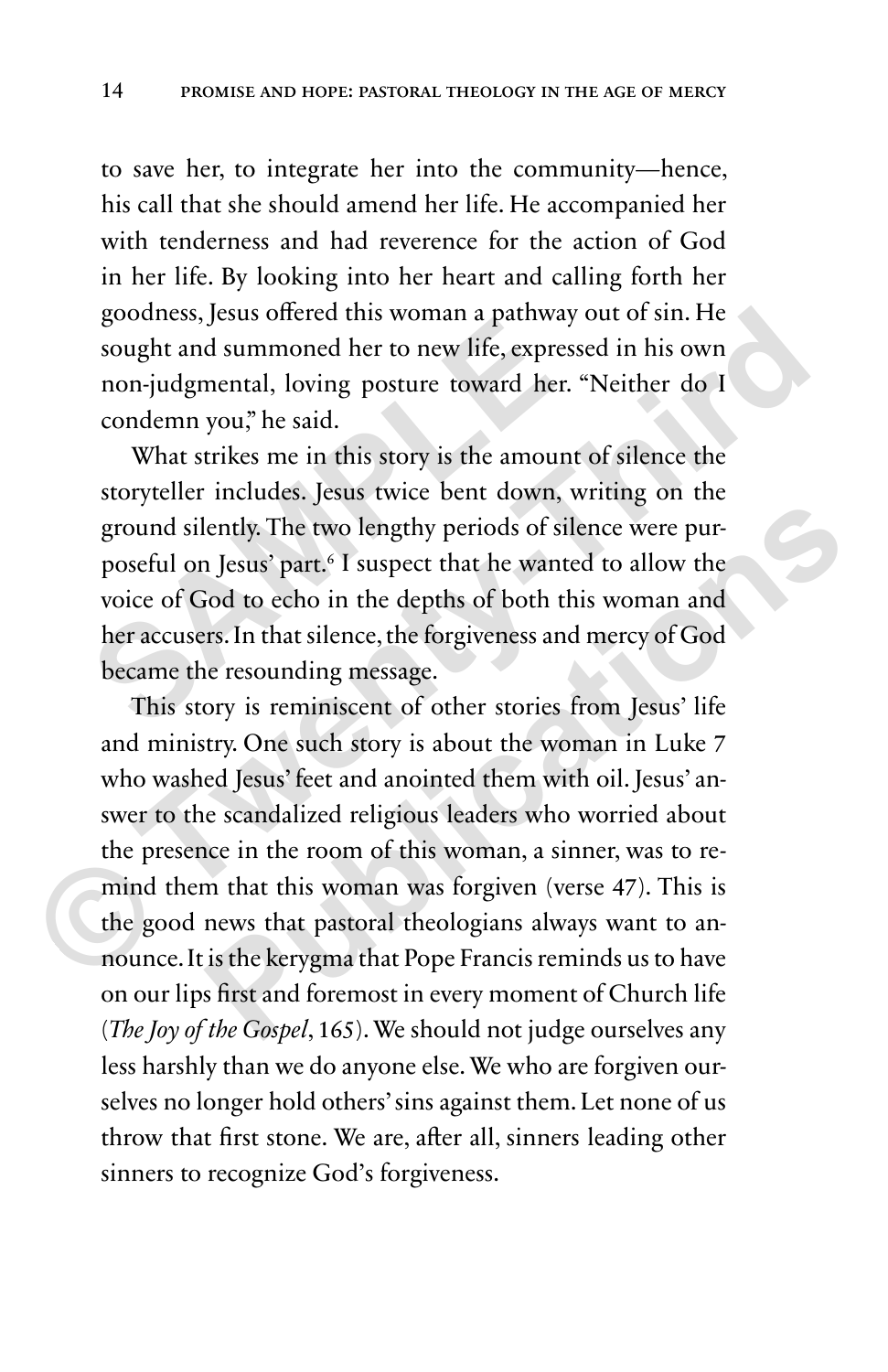#### **3. PERSONALIST THEOLOGY**

*Our third point of orientation in pastoral theology is personalist. The encounter with Jesus is always a person-to-person experience.* Pastoral theology is personalist, flowing from our encounter with the person of Christ. God speaks to each of us, calls each of us to holiness, and attends to each of our sorrows, joys, and hopes. Therefore, the enactment of pastoral theology in a real ministry setting will succeed in a personalist, one-onone setting.

In Christian personalism, we believe that we should always treat persons with respect and love. We regard the conscience of each person as a privileged meeting place between God and each human. Each person is on a unique journey of faith. For this reason, we do not apply the law of the Church to everyone equally, for example, but we consider each case in light of the individual's conscience. with the person of Christ. God speaks to example of us to holiness, and attends to each of and hopes. Therefore, the enactment of p a real ministry setting will succeed in a p one setting.<br>In Christian personalism, we beli

"I know my own and mine know me" (John 10:14), Jesus reminds us. It was this personalist style of Jesus' ministry that captivated the people of his day. They were entranced by it. The image of the shepherd is a very personal one. As Jesus taught, a good shepherd knows each sheep, each lamb—he recognizes the sound of each one's voice and knows each one's face. Jesus conducted his ministry with this same style and approach. Jesus' ministry was personal, immediate, and intimate. He was radically present to each person who came to him. They encountered the person of Jesus Christ, and he encountered them. It was always person-to-person. He did not shield himself or create a distance between himself and the person seeking his help, nor did he allow law or custom to stand in the way. with the person of Christ. God speaks to each of us, calls each<br>of us to holiness, and attends to each of our sorrows, joys,<br>and hopes. Therefore, the enactment of pastoral theology in<br>a real minity setting will succeed in **Property and Set and Set and Set and Set and Set and Set and each persons with respect and love. We regard the con-**<br> **Publication and each human.** Each person is on a unique journey of<br> **Publication** and each human. Each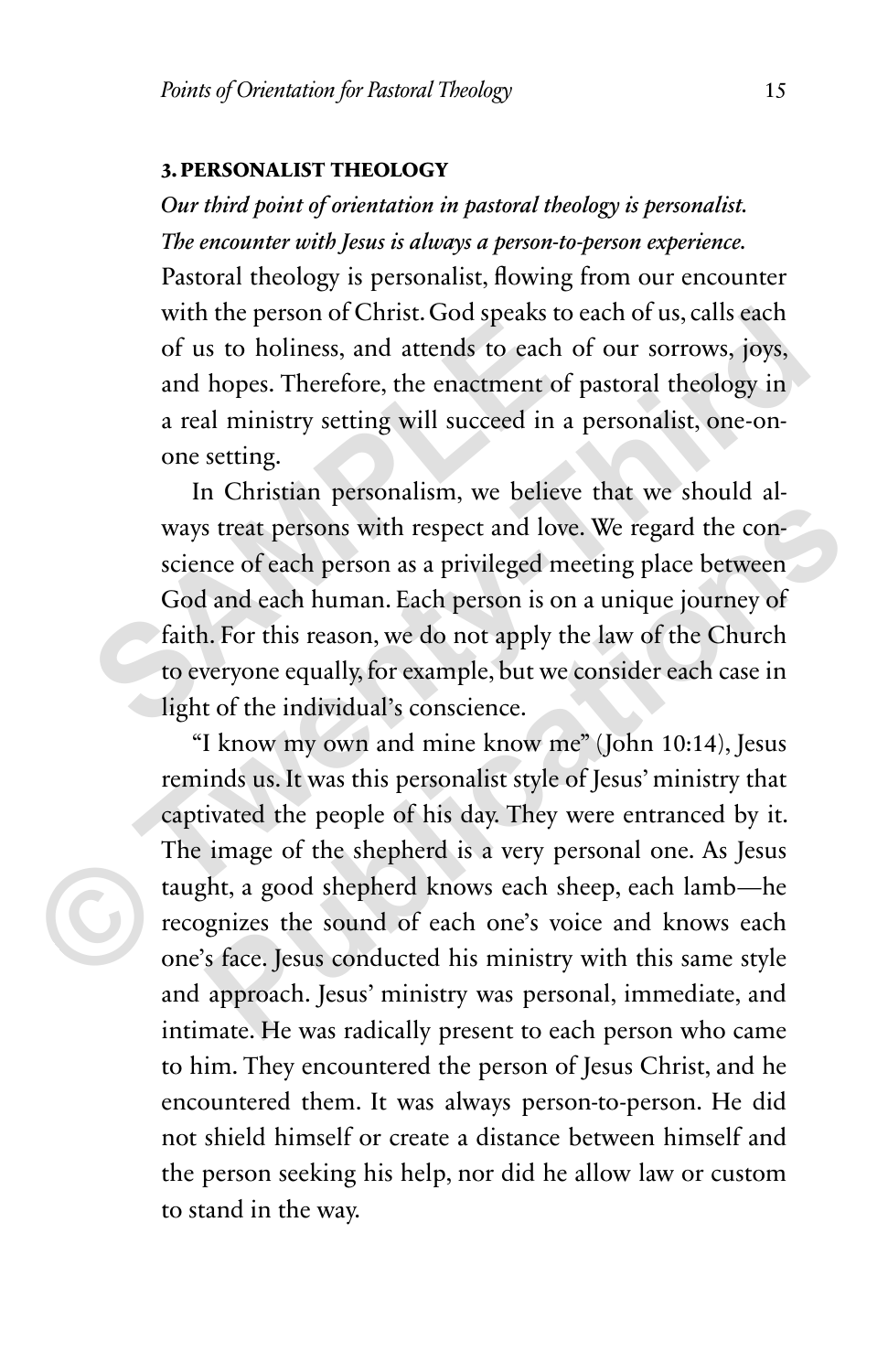Examples of Jesus' personalist style abound. It's difficult to find an example of his ministry that doesn't follow this guideline. In Mark 1, for example, the earliest account of his ministry, he called his disciples one by one. He lifted up Simon's mother-in-law by taking her hand in 1:31, and he responded to a leper in 1:40 also by touching him personally. In Mark 2, he spoke directly and personally to the paralytic who had been lowered through the roof, spoke to Levi one-on-one and had dinner in his house, and claimed the Sabbath as a day for people, not for the law.

He acted in the name of God to offer peace, healing, and comfort. He touched each one, spoke to each one, offered himself to each one. The task of the minister is to enter into the same kind of person-to-person relationship. When people come to us for pastoral help, we do not want them to merely encounter "the Church" as an institution. Instead, we want them to encounter "a person of God" or a member of the people of God. We want them to encounter a real, living, breathing pastoral minister. We who enact pastoral theology now stand in place of Jesus for those seeking our help, and it is our task to help people recognize God's presence and hear God's voice, not to replace God's voice with our own. to a leper in 1:40 also by touching him person<br>2, he spoke directly and personally to the paral<br>been lowered through the roof, spoke to Levi on<br>had dinner in his house, and claimed the Sabbat<br>people, not for the law.<br>He ac mother-in-law by taking her hand in 1:31, and he responded<br>to a leper in 1:40 also by touching him personally. In Mark<br>2, he spoke directly and personally to the paralytic who had<br>been lowered through the roof, spoke to Le Publication the name of God to offer peace, healing, and<br>He touched each one, spoke to each one, offered<br>each one. The task of the minister is to enter into<br>kind of person-to-person relationship. When peo-<br>to us for pastor

All pastoral ministry orients itself around this point. Even when we group people together in the parish as we provide formation, worship, or pastoral care, we must find ways to provide each member of the parish with a personal encounter with us, leading to the encounter with Christ.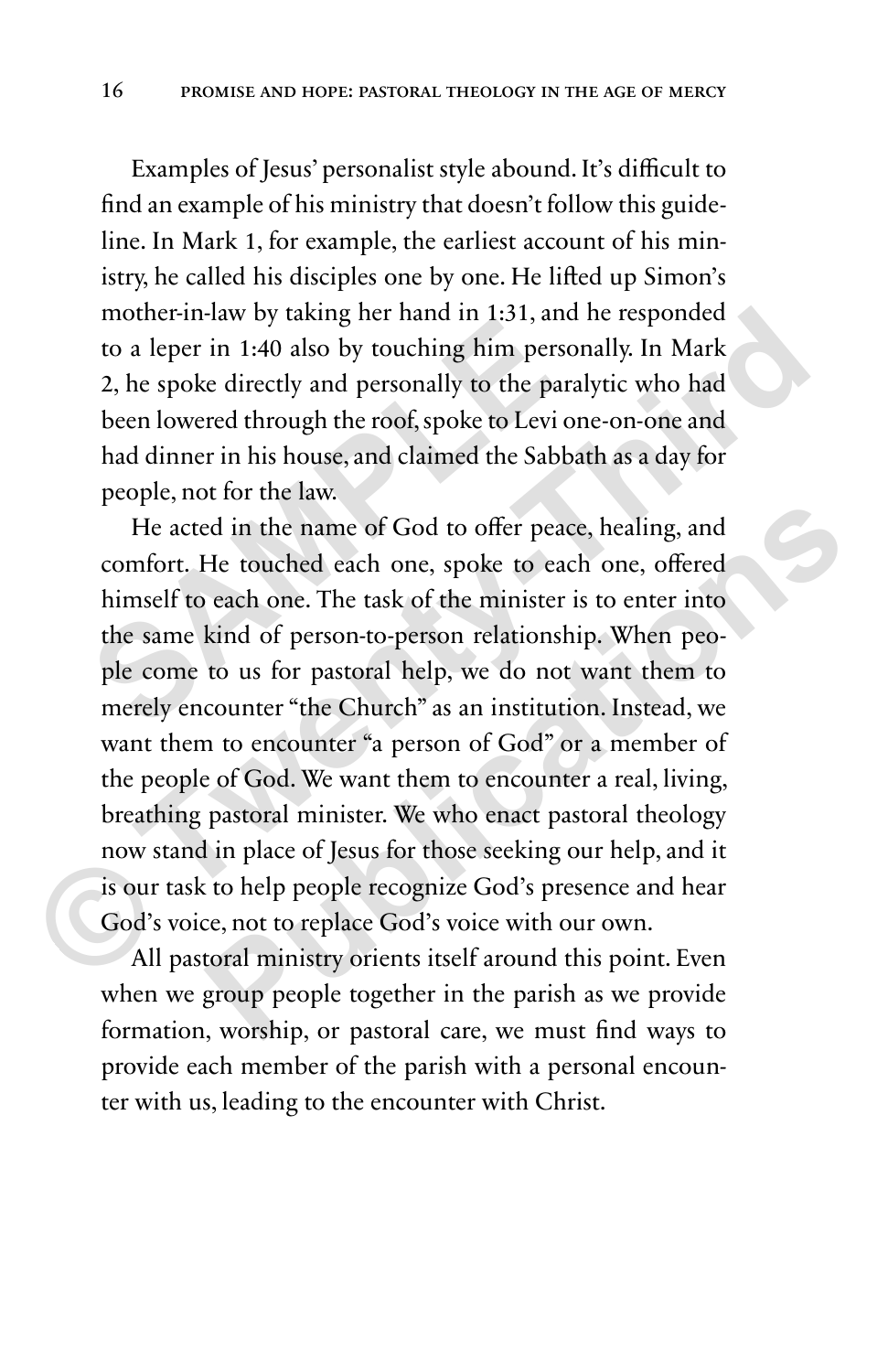#### **4. LITURGY IS THE SOURCE AND SUMMIT**

*This is our fourth point of orientation. Pastoral theology also turns and pivots on the gathering for, and celebrating of, the Eucharist. Without that, we are nothing.*

Our faith is *personal*, but that does not make it private. The way to the heart of the Lord is rarely traveled alone. We are a people of God first and foremost, a family or a community. The heart and soul of our faith journey is the liturgy, where we cannot act alone but must act in concert with our sisters and brothers. The liturgy is a fountain from which flows all we do in pastoral theology and in our Christian lives. It's also the endpoint or goal of what we do. Everything leads us time and again back to the table of the Lord. between the Lord is rarely traveled schools and laid off the Same and source and source and booking the heart and soul of our faith journey is we cannot act alone but must act in cond and brothers. The liturgy is a fountai

This is so vital and important to us that we orient all pastoral theology around it. If you closed down all the parish schools and laid off the staff, if you tore down our buildings and burned all our sacred books, if you carted all Christians off to prison and forbade any talk of faith, we would still be Christian as long as we had the liturgy. But if the schools were full to the doors, if we built shining cathedrals and printed our sacred texts in gold ink, if Christianity became the legal religion of the empire but you took away the liturgy, we would no longer be the family of Christ. The Mass is that important to us. It creates us as the body of Christ. It is the moment when Christ stands among us and is present in the word, the ministry of the Church, the people who gather, and the bread and wine. It's the source and summit of our lives (*The Constitution on the Liturgy*, 10). For this reason, all the faithful are called to full, active, and conscious participation in the liturgy each week (*Liturgy*, 11). Our faith is *personal*, but that does not make it private. The<br>way to the heart of the Lord is rarely traveled alone. We are a<br>people of God first and foremost, a family or a community.<br>The heart and soul of our faith jou **Publication Community** and in our Christian lives. It's also<br>
and point or goal of what we do. Everything leads us time<br>
again back to the table of the Lord.<br>
This is so vital and important to us that we orient all pas-<br>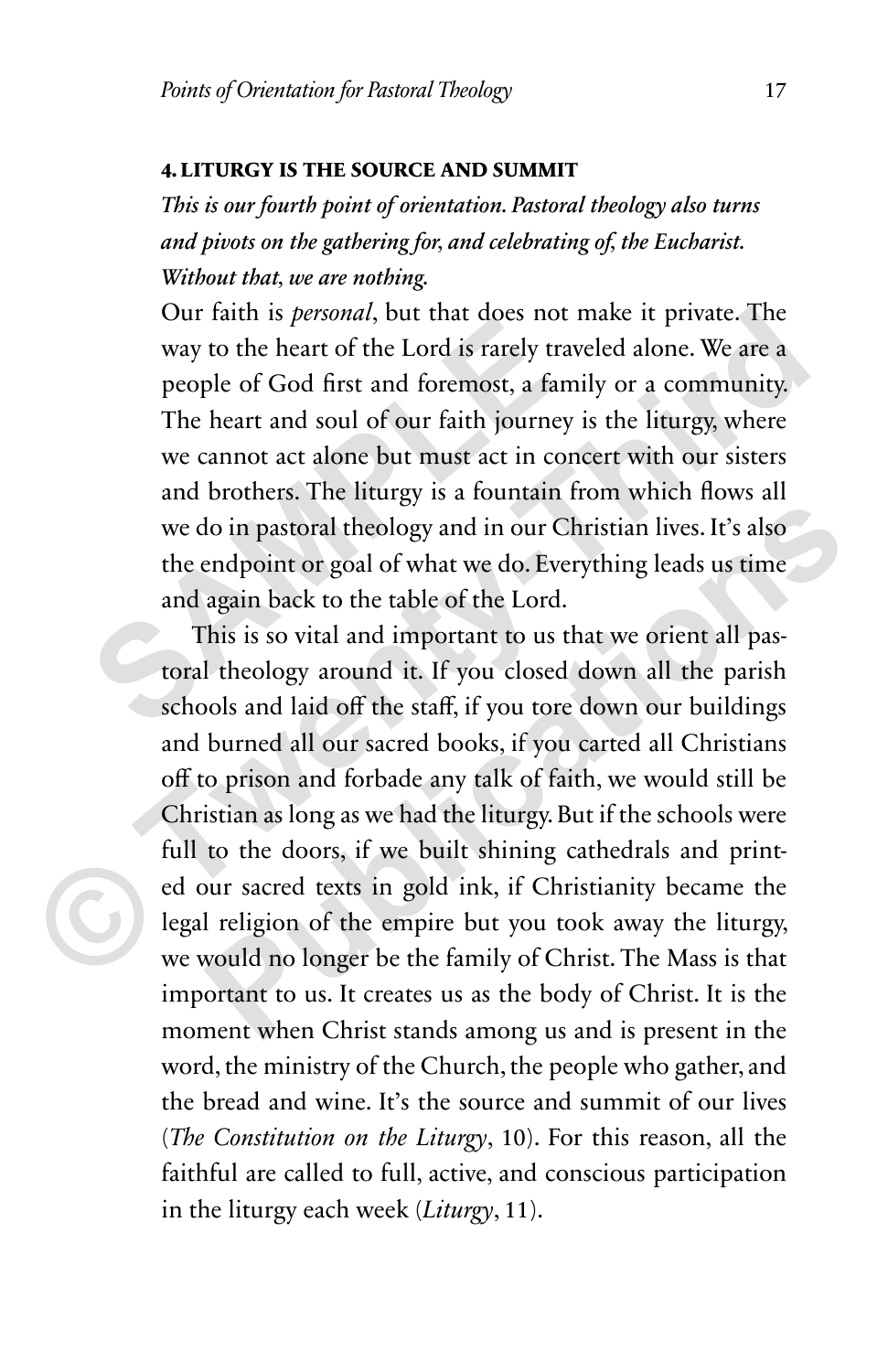*The Constitution on the Sacred Liturgy* from Vatican II is a powerhouse of a document. It can be argued that no reform enacted at Vatican II went further to enhance pastoral theology than to have called for "the full, active, and conscious participation of all the faithful" in the Mass (article 11). The overall impact of simplifying the rites and making them more edifying, prayed by the faithful who are to be well disposed, know what they're doing, and taking part (article 14), creates a Church filled with active people ready to roll up their sleeves and get to work in pastoral ministry as well. This Constitution and the one on the Church, more than the Decree on the Apostolate of the Laity, shifted the ground on which lay pastoral ministry is defined. 11). The overall impact of simplifying the rites<br>them more edifying, prayed by the faithful who<br>disposed, know what they're doing, and taking<br>14), creates a Church filled with active people<br>up their sleeves and get to work

Furthermore, everything in life—our sins as well as our success in faith—comes with us to the liturgy. At the offertory, we place on the altar our own very selves. And everything in life also comes home with us from Mass. How we live with our family and neighbors, how we raise our children, how we conduct the affairs of our business, how we vote and work for justice are all shaped in the liturgy. Just as the Church would cease to be without it, so we Christians also step away from our source and identity when we step away—or are pushed away—from the liturgy. For this reason, who is welcome at liturgy, who is invited to the table, and who plays what roles: these are all very important questions to pastoral theology. As we read in footnote 351 in *The Joy of Love* and in article 47 of *The Joy of the Gospel*: scious participation of all the faithful" in the Mass (article<br>11). The overall impact of simplifying the rites and making<br>them more edifying, prayed by the faithful who are to be well<br>disposed, know what they're doing, an **Publication** and the one on the Church, more than the the Apostolate of the Laity, shifted the ground on pastoral ministry is defined.<br> **Publication Publication Public** and **Publication Public Public Public Pu** 

> I would also point out that the Eucharist "is not a prize for the perfect, but a powerful medicine and nourishment for the weak."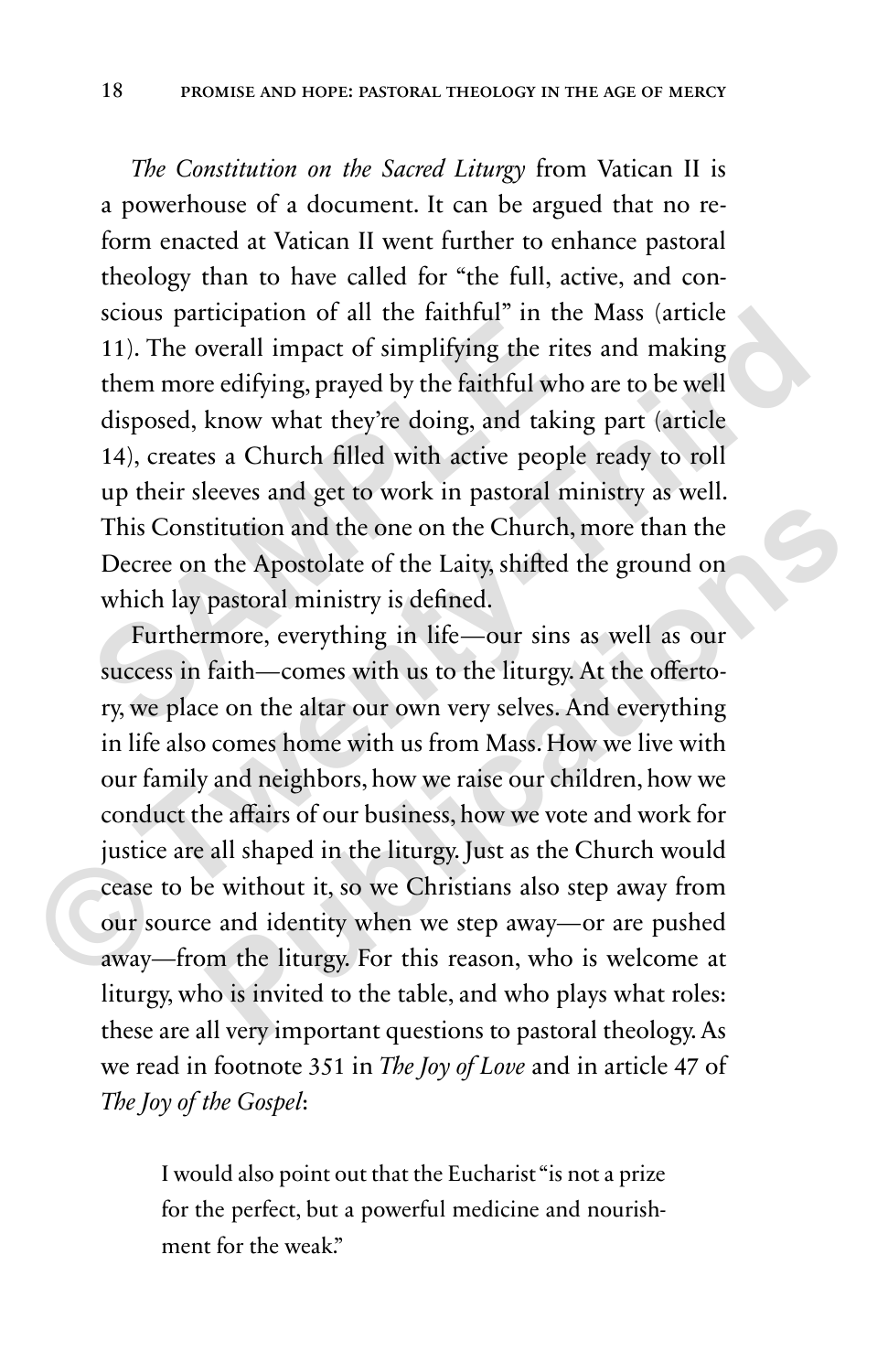#### **5. THE PASCHAL MYSTERY**

*The fifth point of orientation in pastoral theology is that we are each called to live and die as Jesus did. We're called to embrace the Paschal Mystery.*

In *The Constitution on the Liturgy* cited just above, the theology of pastoral ministry is described well in article 6, where it says this (inclusive language mine):

By baptism [we] are plunged into the Paschal Mystery of Christ: [we] die with Him, are buried with Him, and rise with Him; [we] receive the spirit of adoption as [children] "in which we cry: Abba, Father" (Romans 8:15a). In the constitution of the Ettungy circu just<br>gy of pastoral ministry is described well i<br>says this (inclusive language mine):<br>By baptism [we] are plunged into the P<br>of Christ: [we] die with Him, are bur<br>and rise with Him; In *The Constitution on the Littingy* cited just above, the theology of pastoral ministry is described well in article 6, where it says this (inclusive language mine):<br>By baptism [we] are plunged into the Paschal Mystery o

The Constitution here cites the Letter to the Romans, which goes on in 15b-17 to describe how being plunged into the Paschal Mystery prepares us for life in Christ:

When we cry, "Abba! Father!" it is that very Spirit bearing witness with our spirit that we are children of God, and if children, then heirs, heirs of God and joint heirs with Christ—if, in fact, we suffer with him so that we may also be glorified with him. **Publication** Interacting the spirit of adoption as [children] "in which we cry: Abba, Father"<br>
(Romans 8:15a).<br> **Publications 8:15a).**<br> **Publication here cites the Letter to the Romans, which son in 15b-17 to describe how** 

Pastoral theology is oriented around this marvelous and incredible reality—that God is like a parent to us, that we are God's own children, that we are even more than that because we are *heirs with Christ* of all that God gives us. Pastoral theology often comes into view in people's lives when they are suffering: bereavement, illness, impending death, loss of love, divorce, alienation, self-awareness, and decisions—all expe-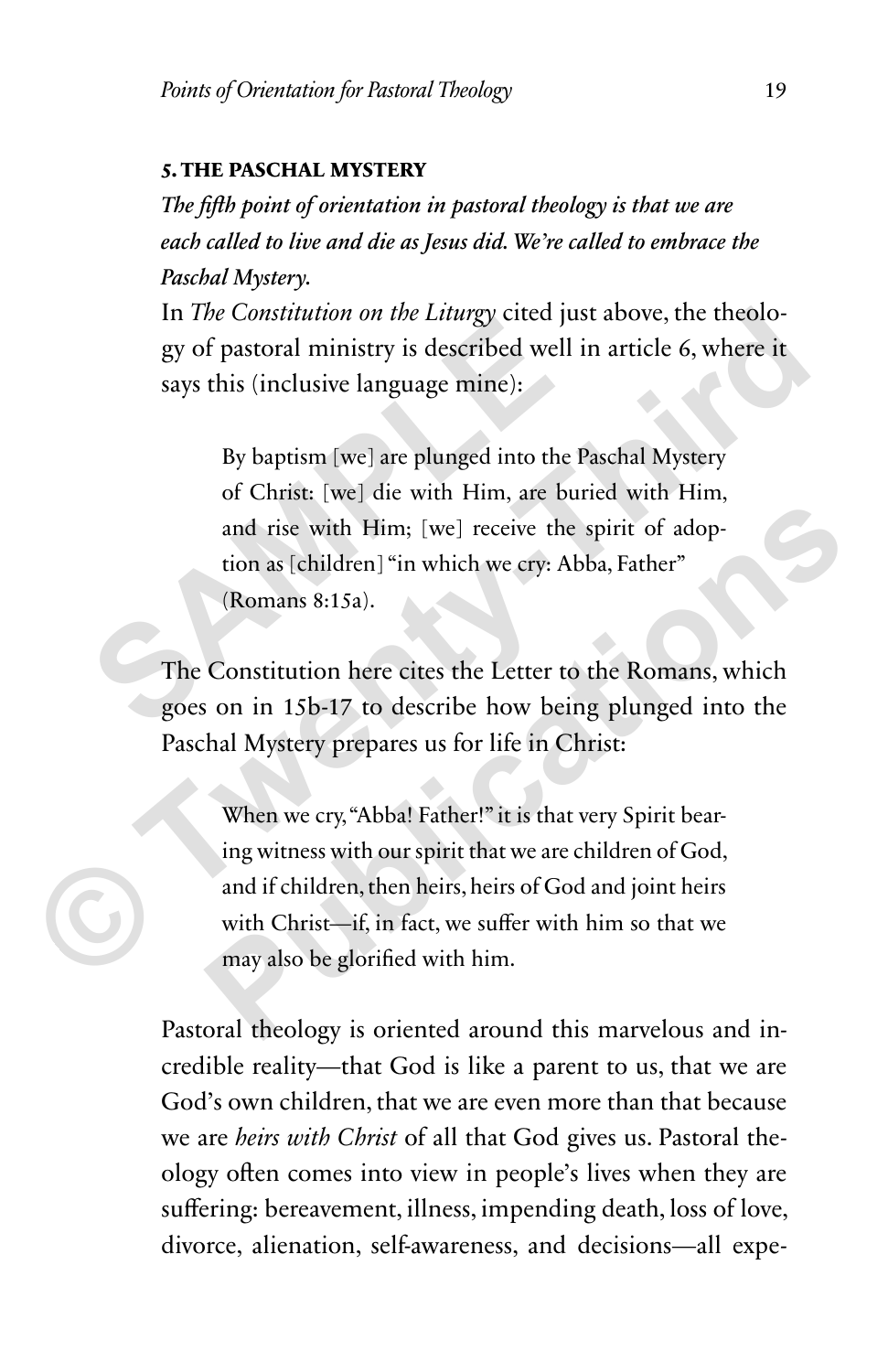riences and situations in life that demand our attention. At those times, we have a choice: we can suffer without meaning and lose hope, or we can recognize a call to holiness embedded within the suffering and respond with love.

Pastoral ministry is oriented around helping people hear the divine call embedded in everyday experiences and situations, and that call is nothing less than a call to the same self-giving love that Jesus demonstrated on the cross. In the beautiful words of *Now We Remain*<sup>7</sup> by David Haas, Tastoral Himsty Is of chicked about Hepping<br>the divine call embedded in everyday experient<br>ations, and that call is nothing less than a call<br>self-giving love that Jesus demonstrated on the<br>beautiful words of *Now We Remain* Pastoral ministry is oriented around helping people hear<br>the divine call embedded in everyday experiences and situ-<br>ations, and that call is nothing less than a call to the same<br>self-giving love that Jesus demonstrated on

We hold the death of the Lord deep in our hearts. Living, now we remain with Jesus, the Christ.

### **6. GOD IS STILL SPEAKING**

*Our sixth point of orientation is the reality that God stands with us. All that God wishes to reveal to us is fully contained in the life and teaching of Jesus, but what the gospel demands of us is still being revealed day in and day out.* 

Pastoral theology takes its lead from the fact that God is still speaking to us. It is amazing and remarkable, but God—yes, the creator of the world, Jesus the Lord, and the Holy Spirit is communicating God's self to each of us and, through discernment, we can hear the voice of God in our lives. Every single day. We orient all pastoral theology and accompaniment around this remarkable reality as we guide people to hear God speaking in their consciences. The question on our minds is always this one: "What is God asking of this person in this particular, concrete situation in his or her life?" hold the death of the Lord deep in our hearts.<br> **Publications Alternation is the Christ.**<br> **PUBLIC SPEAKING**<br> **PUBLIC SPEAKING**<br> **PUBLIC SPEAKING**<br> **PUBLIC SPEAKING**<br> **PUBLIC SPEAKING**<br> **PUBLIC SPEAKING**<br> **PUBLIC SPEAKING** 

Above all else, the *Constitution on Divine Revelation* restored an important sense of balance to the Church's under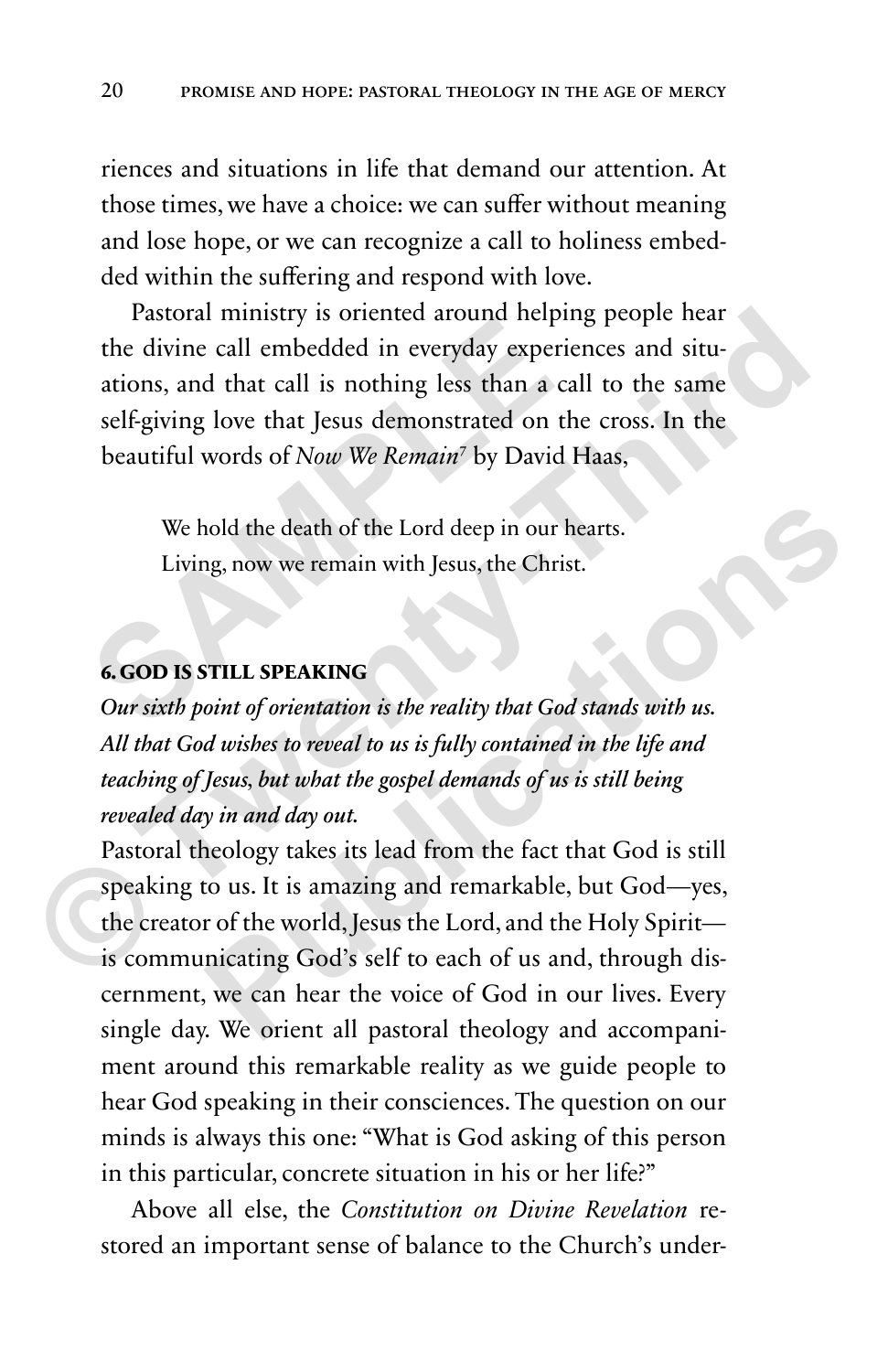standing of how God speaks to us. Faith would no longer be seen as mere intellectual assent to a list of doctrines and practices but as a response to God's self-communication that involves the whole human person. Faith is a covenant that leads to discipleship and Christian living. And this leads to the final point of orientation for pastoral theology, one that is closely related to this one.

### **7. GRACE**

*Our seventh point of orientation is the force of grace. Grace is offered without cost to each person, along with the freedom to accept or reject it. Grace empowers or guides us to be all that we're created, forgiven, saved, and loved to become.*  The final point of orientation for pastoral the final point of orientation for pastoral the final point of orientation for pastoral the contraction of the set of the first charge of the *without cost to each person*, along

The first line of the first chapter of the *Constitution on Divine Revelation* provides us with a dramatic clue about how God speaks to us. God communicates God's own self to us, the document says. In Catholic theology, we call God's self-communication by a name: grace. The entire chapter is devoted to this great truth, summed up in this phrase from article 6, "God chose to show forth and communicate Himself." Here is how chapter 1 opens, in part (italics and inclusive language mine): Fracta to discipleship and Christian living. And this leads to<br>the final point of orientation for pastoral theology, one that is<br>closely related to this one.<br>The final point of orientation is the force of grace. Grace is o **Publication 5 Publication** is the force of grace. Grace is offered out cost to each person, along with the freedom to accept or reject arace empowers or guides us to be all that we're created, forgiven,  $d$ , and loved t

In His goodness and wisdom God chose to reveal Himself and to make known to us the hidden purpose of His will by which through Christ, the Word made flesh, [we] might in the Holy Spirit have access to the Father and come *to share in the divine nature*. Through this revelation, therefore, the invisible God out of the abundance of His love *speaks to [us] as friends* and lives among [us].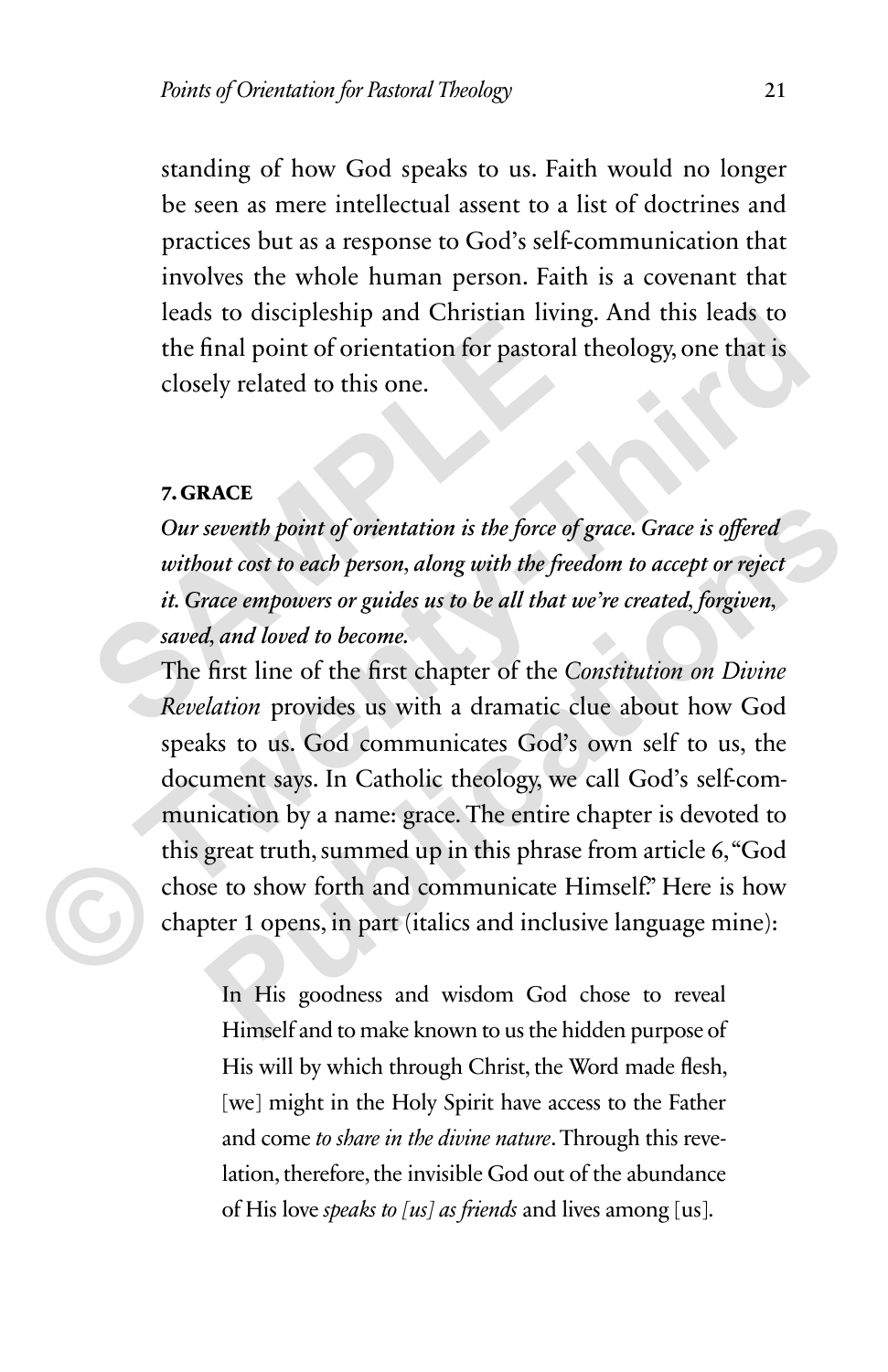Isn't that simply remarkable and almost unbelievable? Theologians have constructed high levels of doctrine and dogma to explain this great mystery. It's easier to believe in a doctrine sometimes than to believe that God is communicating or giving God's own very self to each of us. "What I came to see during the Second Vatican Council," the late Bishop Raymond Lucker<sup>8</sup> once said, "is that revelation involved God's self-communication to us. God communicated the inner mysteries of God to us. And we can never…adequately explain or express the revelation of God."

This powerful experience of God offered to every human being from the moment of conception, this mystery of divine presence, is the basis of all revelation. It is free; the life and death and resurrection of Christ give witness to this. In Jesus, all that God wishes to reveal to us is whole and complete. We await no further word. But as I said above, the truth of what God expects of us is being revealed to us every day in our conscience through listening prayer. I came to see during the Second Vatican Cou<br>Bishop Raymond Lucker<sup>8</sup> once said, "is that if<br>volved God's self-communication to us. God cc<br>the inner mysteries of God to us. And we car<br>quately explain or express the revelati ncating or giving God's own very self to each of us. "What<br>
I came to see during the Second Vatican Council," the late<br>
Bishop Raymond Lucker<sup>8</sup> once said, "is that revelation in-<br>
volved God's self-communication to us. Go France of God offered to every human<br>methed experience of God offered to every human<br>is the basis of all revelation. It is free; the life and<br>resurrection of Christ give witness to this. In Jesus,<br>d wishes to reveal to us

Saint John XXIII's own personal life reflected the conviction that pastoral ministry speaks to all men and women. One day,9 in speaking with a close confidant, he expressed his grief that so many women and men of good will thought that the Church rejected and condemned them. "But I must be like Christ," he said, referring to the crucifix on this desk. "I open wide my arms to embrace them. I love them, and I am their father. I am always ready to welcome them." Then turning to his guest, he said, "All that the Gospel requires of us has not yet been understood."